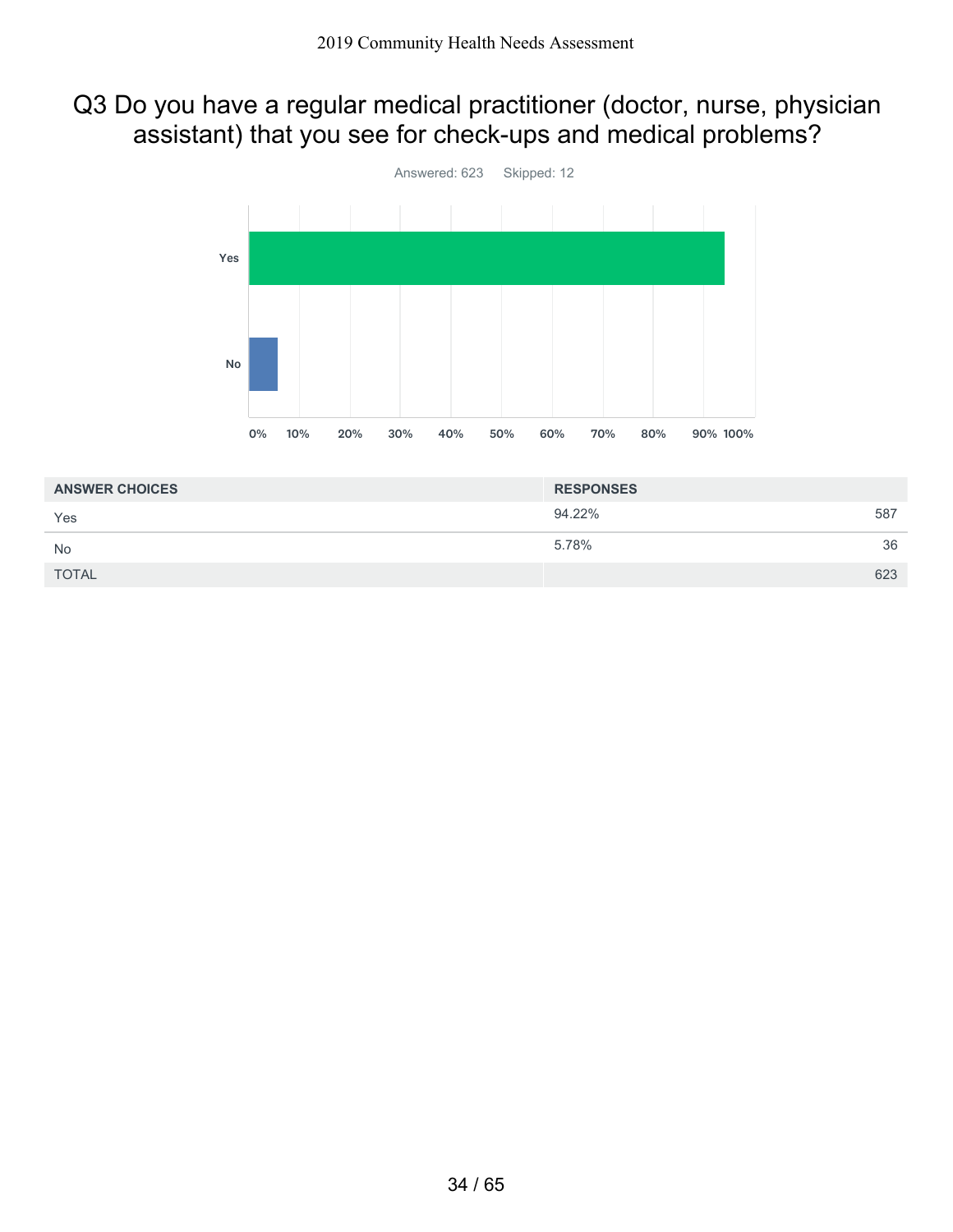## Q4 When was the last time you saw a regular medical practitioner, either for a regular check-up or a specific health condition?



| <b>ANSWER CHOICES</b>                                                          | <b>RESPONSES</b> |               |
|--------------------------------------------------------------------------------|------------------|---------------|
| Within the last year                                                           | 86.98%           | 541           |
| Between 1 and 3 years ago                                                      | 10.77%           | 67            |
| More than 3 years ago                                                          | 1.93%            | 12            |
| I've never seen a medical practitioner for a check-up or a specific condition. | 0.32%            | $\mathcal{P}$ |
| <b>TOTAL</b>                                                                   |                  | 622           |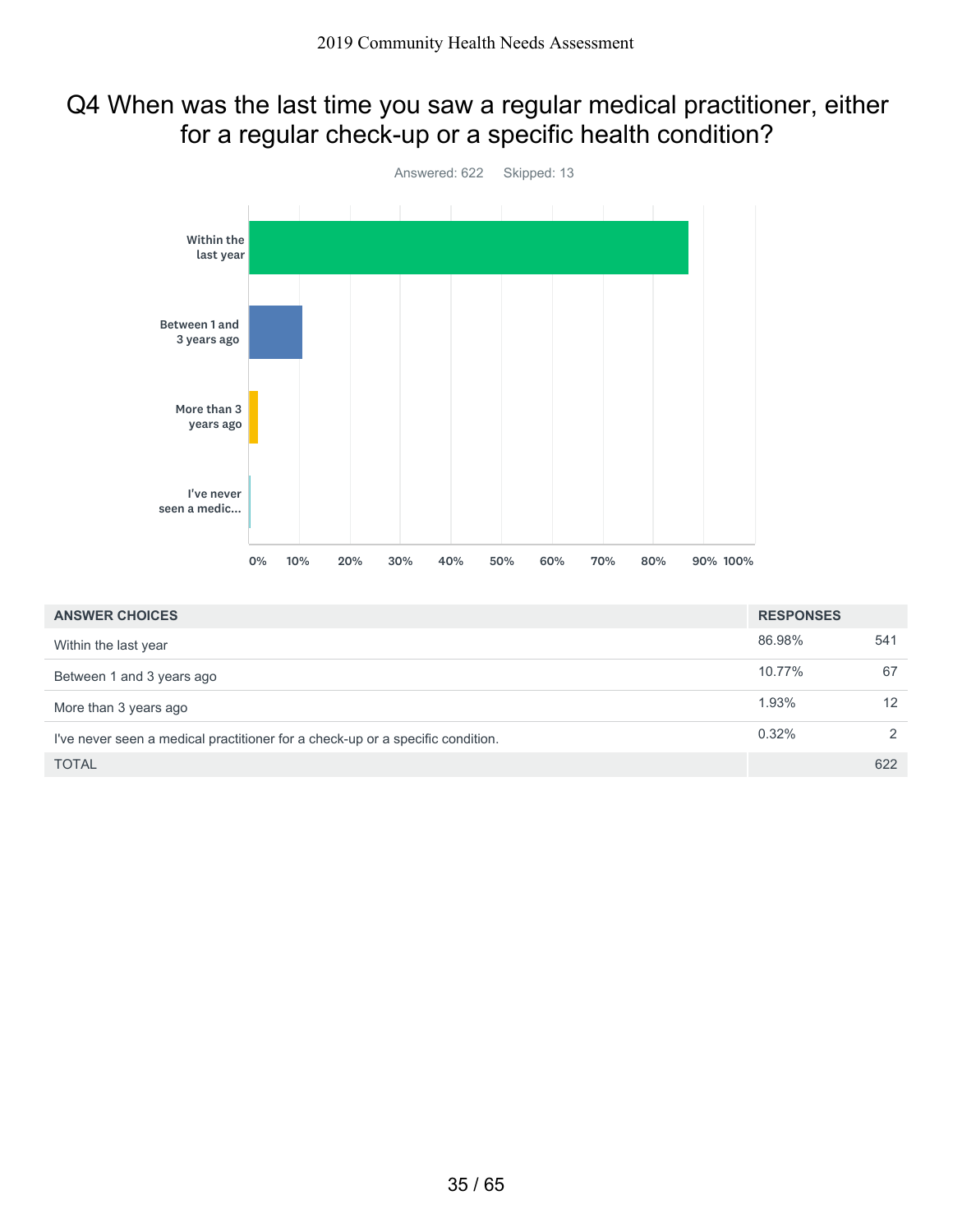### Q5 Do you have a regular dental practitioner that you see for check-ups or dental problems?



| <b>ANSWER CHOICES</b> | <b>RESPONSES</b> |     |
|-----------------------|------------------|-----|
| Yes                   | 86.04%           | 536 |
| <b>No</b>             | 13.96%           | 87  |
| <b>TOTAL</b>          |                  | 623 |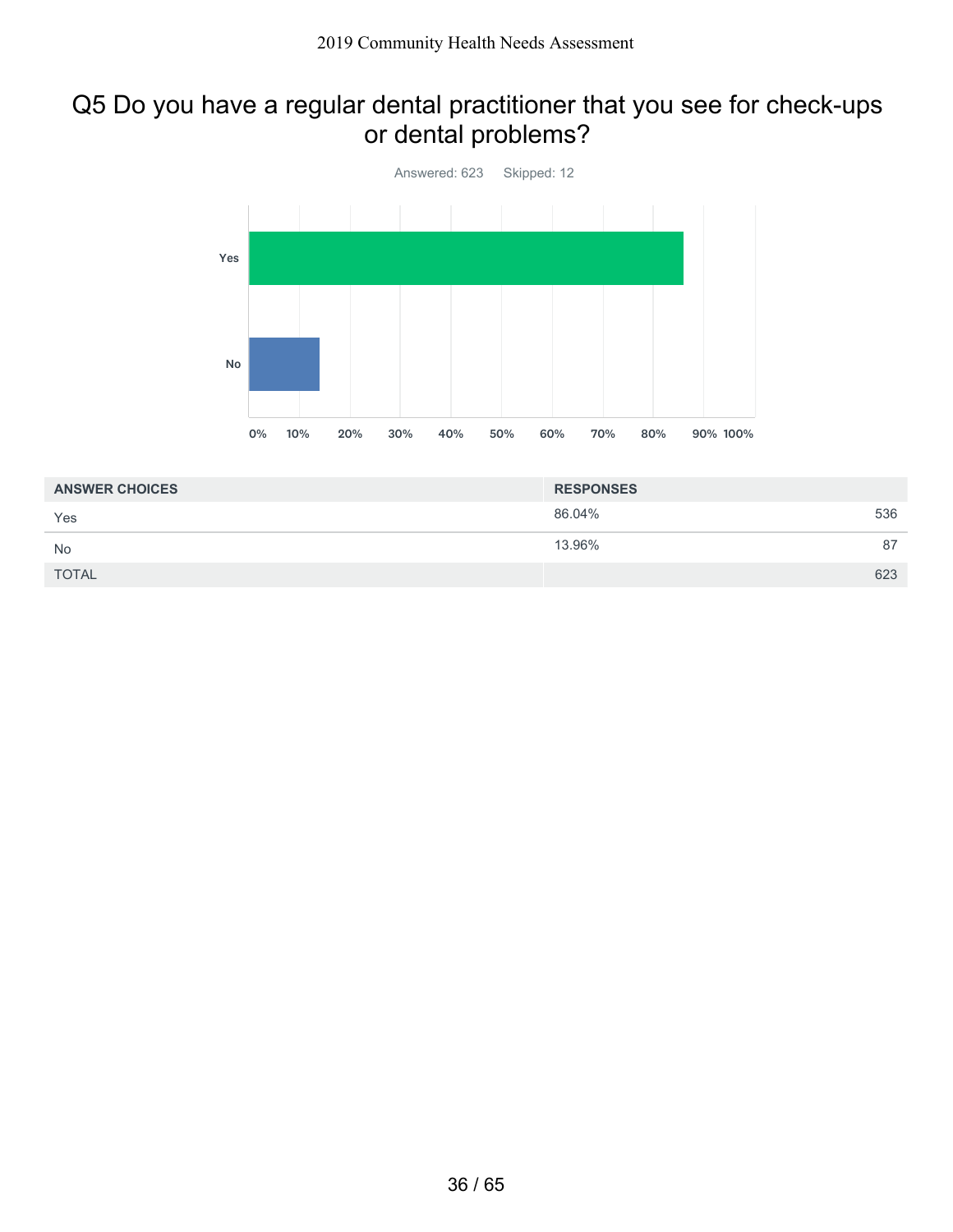## Q6 When was the last time you saw a dental practitioner either for a regular check-up or a specific condition?



| <b>ANSWER CHOICES</b>                                                         | <b>RESPONSES</b> |     |
|-------------------------------------------------------------------------------|------------------|-----|
| Within the last year                                                          | 76.40%           | 476 |
| Between 1 and 3 years ago                                                     | 14.93%           | 93  |
| 3 or more years ago                                                           | 8.19%            | 51  |
| I've never seen a dental practitioner for a check-up or a specific condition. | 0.48%            | 3   |
| <b>TOTAL</b>                                                                  |                  | 623 |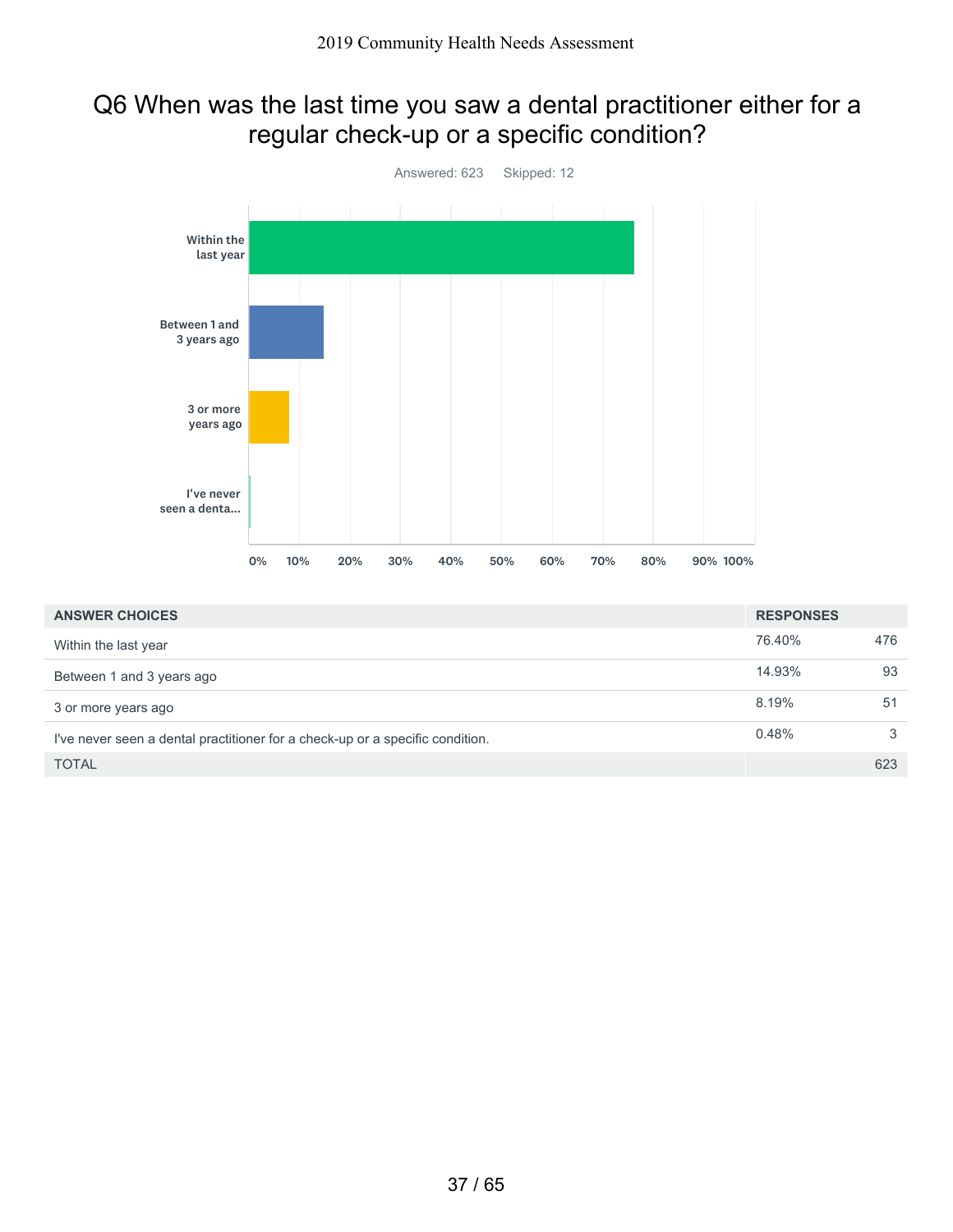

# Q7 What kind of health insurance do you have?

| <b>ANSWER CHOICES</b>                                                       | <b>RESPONSES</b> |     |
|-----------------------------------------------------------------------------|------------------|-----|
| None                                                                        | 0.96%            | 6   |
| Medicaid/Mass Health                                                        | 6.90%            | 43  |
| Medicare                                                                    | 7.70%            | 48  |
| Private (e.g. Blue Cross/Blue Shield, Harvard Pilgrim, Fallon Health, etc.) | 78.33%           | 488 |
| Other (please specify)                                                      | 6.10%            | 38  |
| <b>TOTAL</b>                                                                |                  | 623 |

| #  | <b>OTHER (PLEASE SPECIFY)</b>        | <b>DATE</b>        |
|----|--------------------------------------|--------------------|
|    | Cigna                                | 10/14/2019 9:00 PM |
| 2  | fallon                               | 10/8/2019 9:06 PM  |
| 3  | <b>FALLON HARRINGTON ADVANTAGE</b>   | 10/8/2019 12:29 PM |
| 4  | Employer-fallon Harrington advantage | 10/8/2019 1:53 AM  |
| 5  | <b>VA</b>                            | 10/7/2019 3:48 PM  |
| 6  | <b>BMC</b>                           | 10/7/2019 2:07 PM  |
| 7  | fallon through work                  | 10/7/2019 1:37 PM  |
| 8  | harrington advantage                 | 10/7/2019 1:28 PM  |
| 9  | Health connector                     | 10/7/2019 1:16 PM  |
| 10 | tufts                                | 9/24/2019 3:31 PM  |
| 11 | fallon                               | 9/24/2019 7:40 AM  |
| 12 | fallon                               | 9/23/2019 11:46 AM |
| 13 | harrington                           | 9/23/2019 11:31 AM |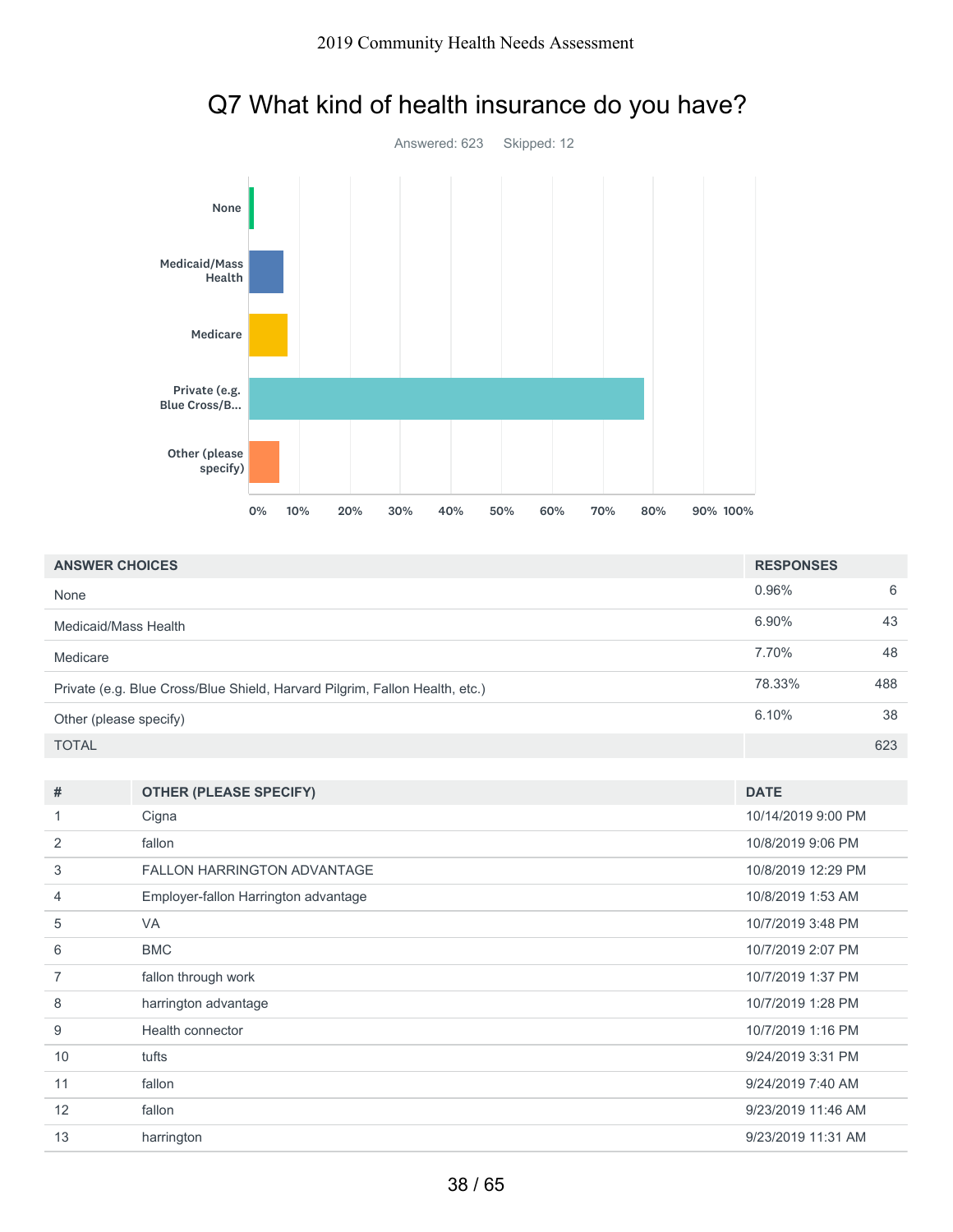| 14 | health connector                          | 9/23/2019 11:28 AM |
|----|-------------------------------------------|--------------------|
| 15 | tricare                                   | 9/17/2019 7:50 PM  |
| 16 | military - tricare                        | 9/17/2019 7:53 AM  |
| 17 | Can not afford work INS                   | 9/17/2019 6:57 AM  |
| 18 | Fallon                                    | 9/16/2019 4:33 PM  |
| 19 | Fallon through Harrington                 | 9/16/2019 4:20 PM  |
| 20 | Fallon(Harrington Advantage)              | 9/16/2019 4:04 PM  |
| 21 | Tufts health direct                       | 9/16/2019 3:50 PM  |
| 22 | through employer                          | 9/16/2019 3:49 PM  |
| 23 | <b>CT MEDICAID</b>                        | 9/16/2019 3:46 PM  |
| 24 | Fallon PPO                                | 9/16/2019 3:42 PM  |
| 25 | Cigna                                     | 9/13/2019 3:17 PM  |
| 26 | Tricare                                   | 9/13/2019 1:49 PM  |
| 27 | VA & medicare                             | 9/7/2019 10:05 AM  |
| 28 | W                                         | 9/6/2019 12:00 PM  |
| 29 | Aetna                                     | 9/6/2019 10:45 AM  |
| 30 | Husband                                   | 9/6/2019 10:20 AM  |
| 31 | <b>GIC</b>                                | 9/5/2019 10:16 AM  |
| 32 | Medicare supplement                       | 9/4/2019 8:54 AM   |
| 33 | Health connect                            | 9/4/2019 12:16 AM  |
| 34 | medicare--fallon-- VA                     | 9/3/2019 11:57 PM  |
| 35 | <b>United Health</b>                      | 9/3/2019 6:28 PM   |
| 36 | <b>MEDICARE PART-C ALSO &amp; TRICARE</b> | 9/3/2019 6:09 PM   |
| 37 | <b>Health New England</b>                 | 9/3/2019 5:41 PM   |
| 38 | <b>BMC Connector Care</b>                 | 9/3/2019 3:11 PM   |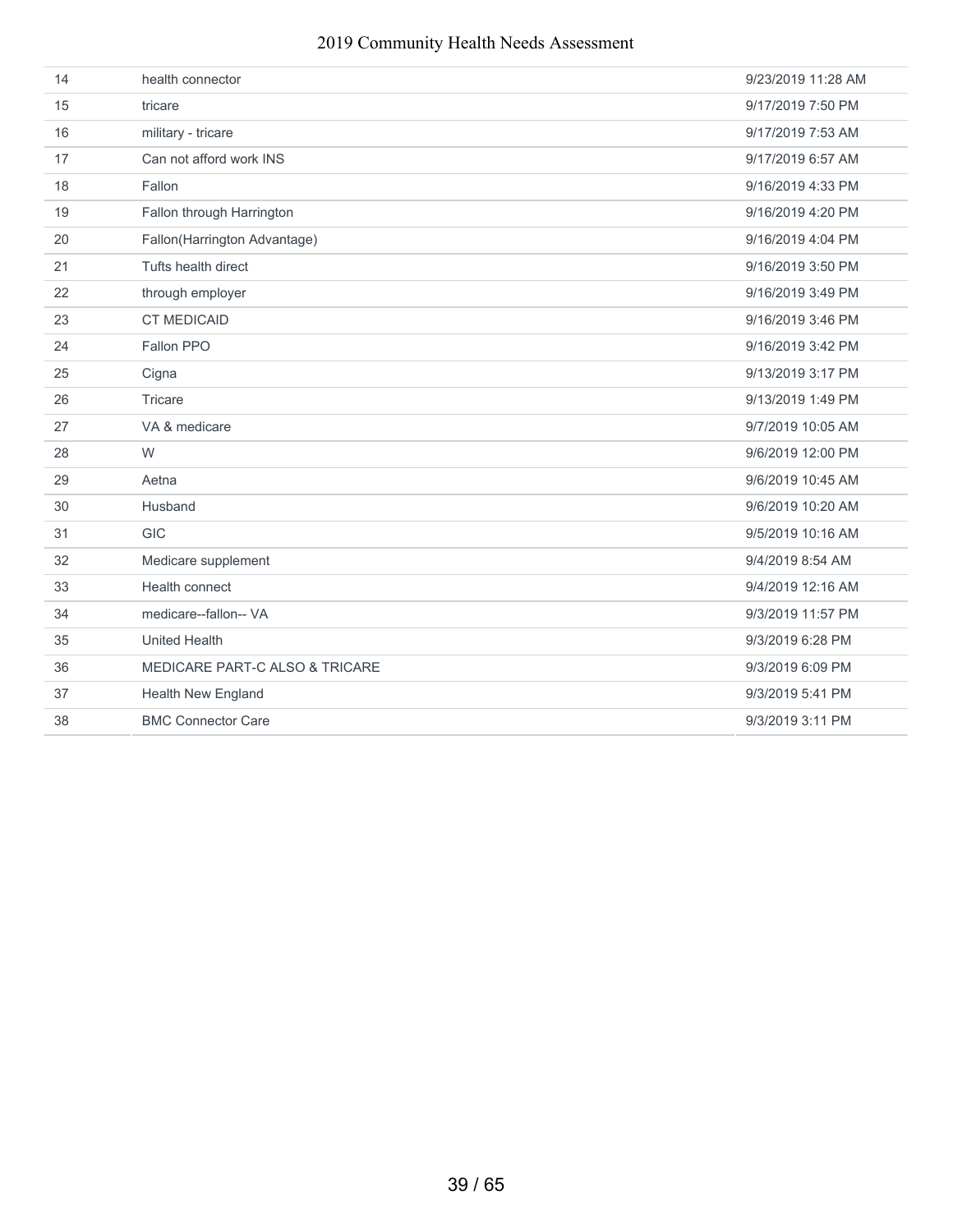## Q8 Where do you and your family get most of your health information? (Check all that apply)



| <b>ANSWER CHOICES</b>             | <b>RESPONSES</b> |     |
|-----------------------------------|------------------|-----|
| Family or Friends                 | 30.50%           | 190 |
| Newspapers                        | 8.51%            | 53  |
| Social Media & the Internet       | 41.89%           | 261 |
| Hospital                          | 36.44%           | 227 |
| Primary Care Physician/Specialist | 75.44%           | 470 |
| <b>Television/Radio</b>           | 12.36%           | 77  |
| Religious Organization            | 0.32%            | 2   |
| School                            | 6.42%            | 40  |
| Library                           | 3.37%            | 21  |
| Other (please specify)            | 10.43%           | 65  |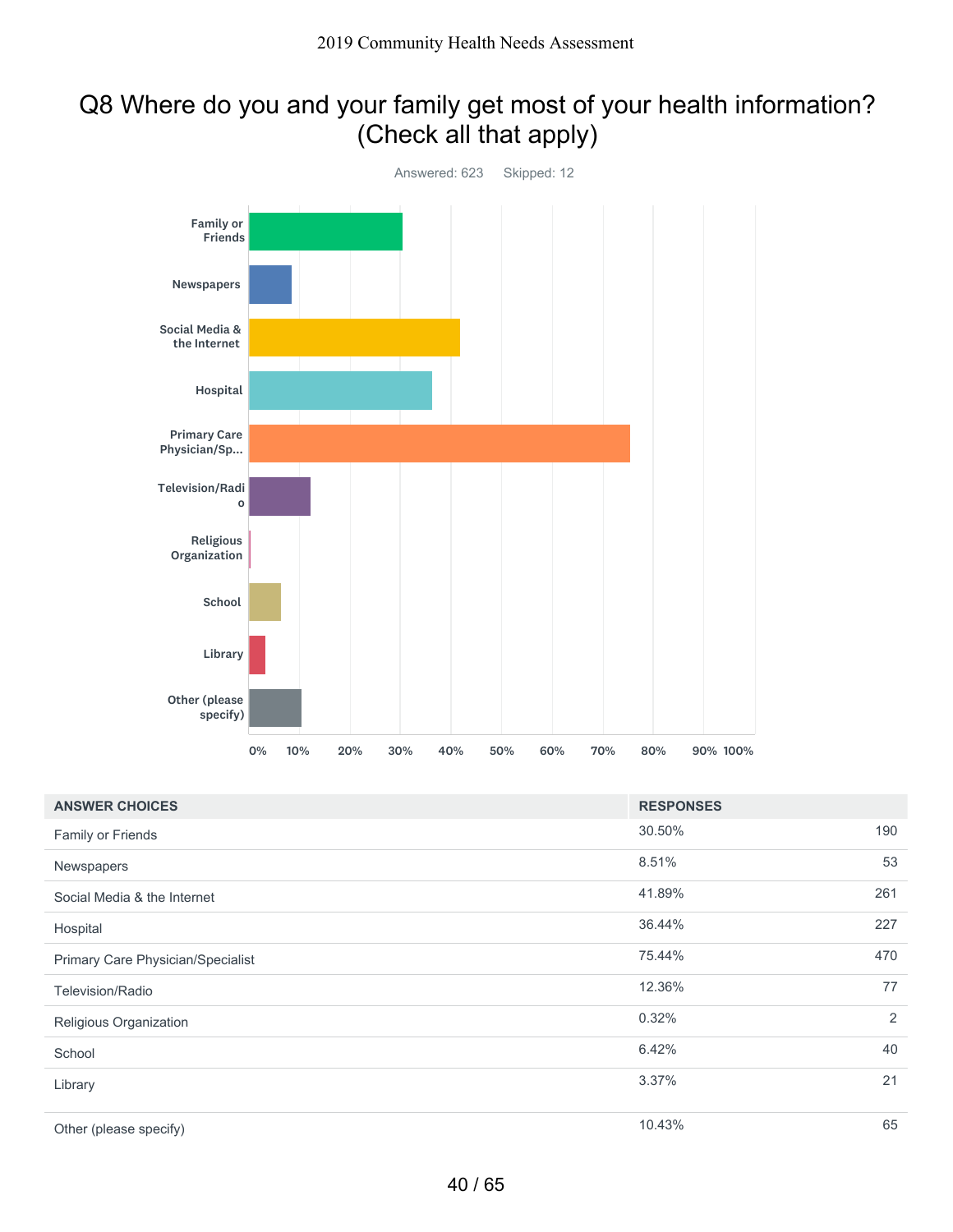Total Respondents: 623

| #  | <b>OTHER (PLEASE SPECIFY)</b>                             | <b>DATE</b>        |
|----|-----------------------------------------------------------|--------------------|
| 1  | self knowledge-I am an RN                                 | 10/11/2019 2:33 PM |
| 2  | doctor                                                    | 10/9/2019 11:46 PM |
| 3  | I'm a RN                                                  | 10/9/2019 1:43 PM  |
| 4  | Health journals                                           | 10/8/2019 5:14 PM  |
| 5  | <b>FAMILY HEALTH CARE WORKERS</b>                         | 10/8/2019 6:36 AM  |
| 6  | <b>NEJM</b>                                               | 10/7/2019 3:48 PM  |
| 7  | medial journal                                            | 10/7/2019 2:25 PM  |
| 8  | i'm in the medical field - NP                             | 10/7/2019 2:04 PM  |
| 9  | personal research/peer reviewed info                      | 10/7/2019 1:46 PM  |
| 10 | <b>Medical books</b>                                      | 10/7/2019 1:27 PM  |
| 11 | work                                                      | 10/7/2019 1:19 PM  |
| 12 | books                                                     | 9/27/2019 10:24 AM |
| 13 | I'm a nurse                                               | 9/23/2019 5:20 PM  |
| 14 | medical websites ie webmd                                 | 9/23/2019 3:10 PM  |
| 15 | internet                                                  | 9/23/2019 2:18 PM  |
| 16 | I researchGoogle etc.                                     | 9/23/2019 12:19 PM |
| 17 | UpToDate                                                  | 9/23/2019 11:43 AM |
| 18 | <b>RN</b>                                                 | 9/23/2019 11:24 AM |
| 19 | online research                                           | 9/21/2019 11:05 AM |
| 20 | NO SOCIAL MEDIA                                           | 9/20/2019 2:58 PM  |
| 21 | co-workers. I work in the medical field                   | 9/19/2019 2:16 PM  |
| 22 | On line research                                          | 9/19/2019 5:56 AM  |
| 23 | Google Scholar, Mayo Clinic                               | 9/18/2019 3:16 PM  |
| 24 | medical references at work                                | 9/18/2019 7:30 AM  |
| 25 | usually online Mayo Clinic                                | 9/17/2019 5:06 PM  |
| 26 | internet                                                  | 9/17/2019 10:28 AM |
| 27 | medical journal articles and reviews                      | 9/17/2019 9:18 AM  |
| 28 | myself                                                    | 9/17/2019 8:13 AM  |
| 29 | Work, through articles etc, as I am a healthcare employee | 9/17/2019 8:10 AM  |
| 30 | doing my own investigation                                | 9/17/2019 7:09 AM  |
| 31 | internet                                                  | 9/17/2019 7:02 AM  |
| 32 | private research- occupied as RN                          | 9/16/2019 5:35 PM  |
| 33 | medical resources                                         | 9/16/2019 5:00 PM  |
| 34 | my daughter .she is a nurse                               | 9/16/2019 4:36 PM  |
| 35 | Work. I work in a hospital                                | 9/16/2019 4:15 PM  |
| 36 | UpToDate, journals                                        | 9/16/2019 3:57 PM  |
| 37 | work                                                      | 9/16/2019 3:53 PM  |
| 38 | Mayo Clinic                                               | 9/16/2019 3:52 PM  |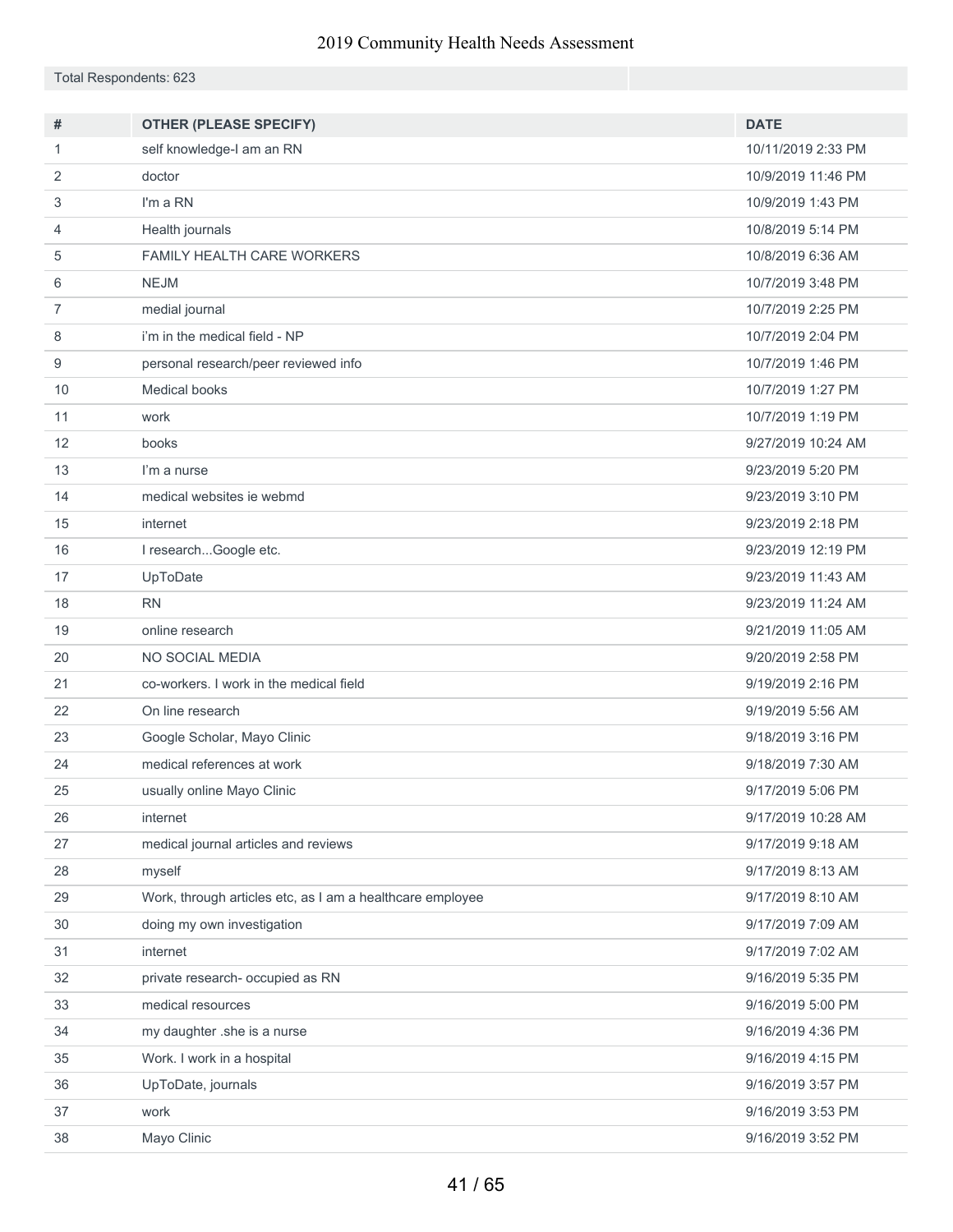| 39 | me                                            | 9/16/2019 3:48 PM  |
|----|-----------------------------------------------|--------------------|
| 40 | me                                            | 9/16/2019 3:47 PM  |
| 41 | my own research                               | 9/16/2019 3:46 PM  |
| 42 | work                                          | 9/16/2019 3:44 PM  |
| 43 | <b>FROM THE HEALTH INSURANCE</b>              | 9/16/2019 3:42 PM  |
| 44 | Nursing Journals/Medical Journals             | 9/16/2019 3:42 PM  |
| 45 | mass.gov and cdc.gov                          | 9/16/2019 2:21 PM  |
| 46 | internet, but NOT social media                | 9/16/2019 12:07 PM |
| 47 | Online                                        | 9/13/2019 3:17 PM  |
| 48 | don't get any info                            | 9/13/2019 2:21 PM  |
| 49 | From my Fallon ins                            | 9/12/2019 12:32 PM |
| 50 | health magazines and e-mail newsletters       | 9/7/2019 1:42 PM   |
| 51 | Research myself                               | 9/7/2019 11:04 AM  |
| 52 | I was a RDH, until disabled                   | 9/7/2019 10:05 AM  |
| 53 | Our own research                              | 9/6/2019 1:54 PM   |
| 54 | Harrington                                    | 9/6/2019 10:52 AM  |
| 55 | Husband is a physician I'm a registered nurse | 9/6/2019 10:20 AM  |
| 56 | National Institutes of Health Library         | 9/6/2019 10:06 AM  |
| 57 | Retired RNvarious publications etc            | 9/5/2019 10:16 AM  |
| 58 | Own research                                  | 9/4/2019 3:42 PM   |
| 59 | Community health agencies                     | 9/4/2019 2:21 PM   |
| 60 | Medical journals on line                      | 9/4/2019 2:17 PM   |
| 61 | Reputable medical websites                    | 9/3/2019 7:36 PM   |
| 62 | Coworkers                                     | 9/3/2019 5:41 PM   |
| 63 | Several of the above not one                  | 9/3/2019 5:28 PM   |
| 64 | NEJM, Web MD, Mayo Clinic Website             | 9/3/2019 3:22 PM   |
| 65 | Doctor                                        | 9/3/2019 2:10 PM   |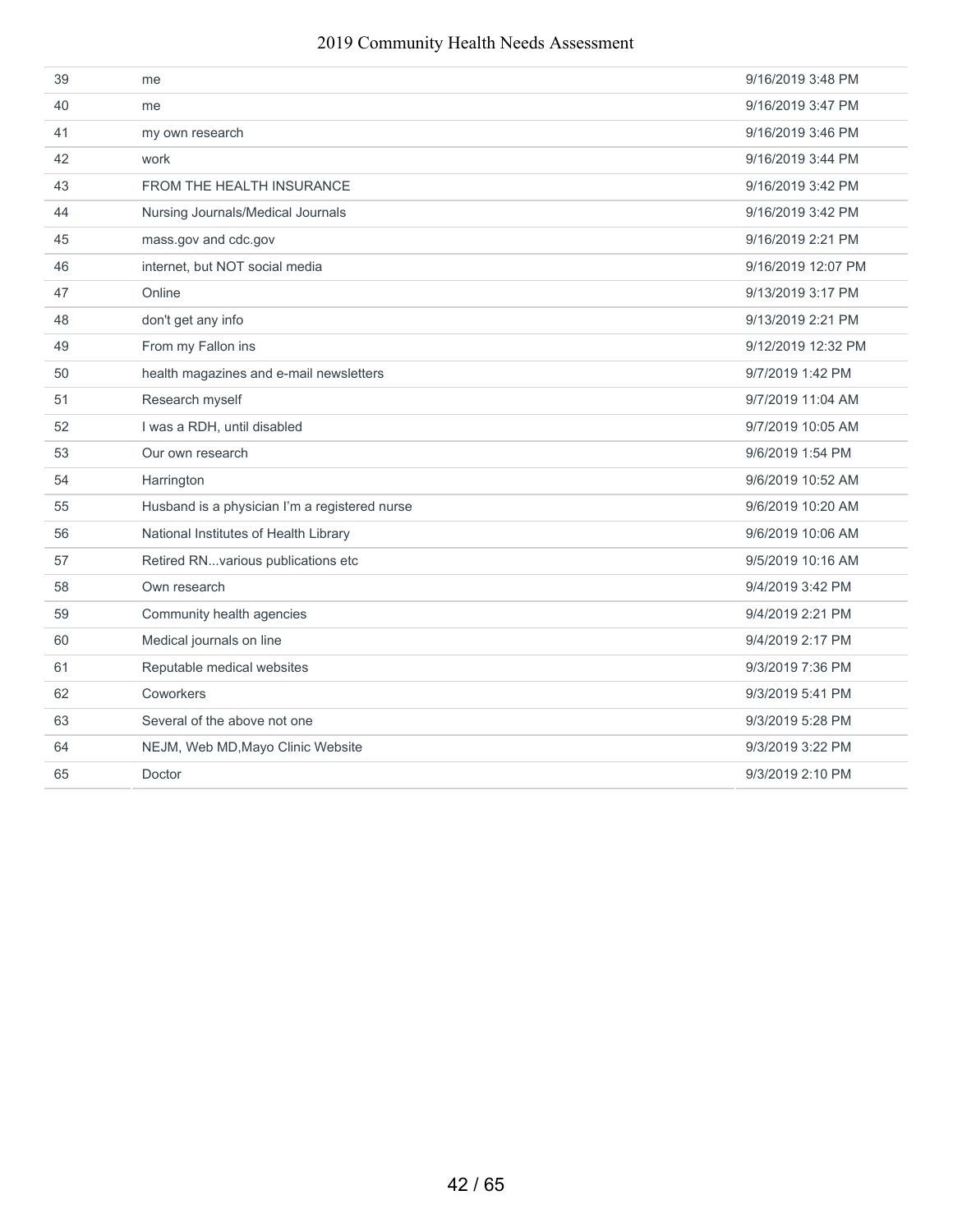## Q9 How many times in the past 12 months have you visited an EMERGENCY ROOM (for yourself or a loved one)?



| <b>ANSWER CHOICES</b>                       | <b>RESPONSES</b> |     |
|---------------------------------------------|------------------|-----|
| I did not visit an ER In the last 12 months | 54.09%           | 337 |
| 1-2 times                                   | 40.29%           | 251 |
| 3-4 times                                   | 3.69%            | 23  |
| 5 times or more                             | 1.93%            | 12  |
| <b>TOTAL</b>                                |                  | 623 |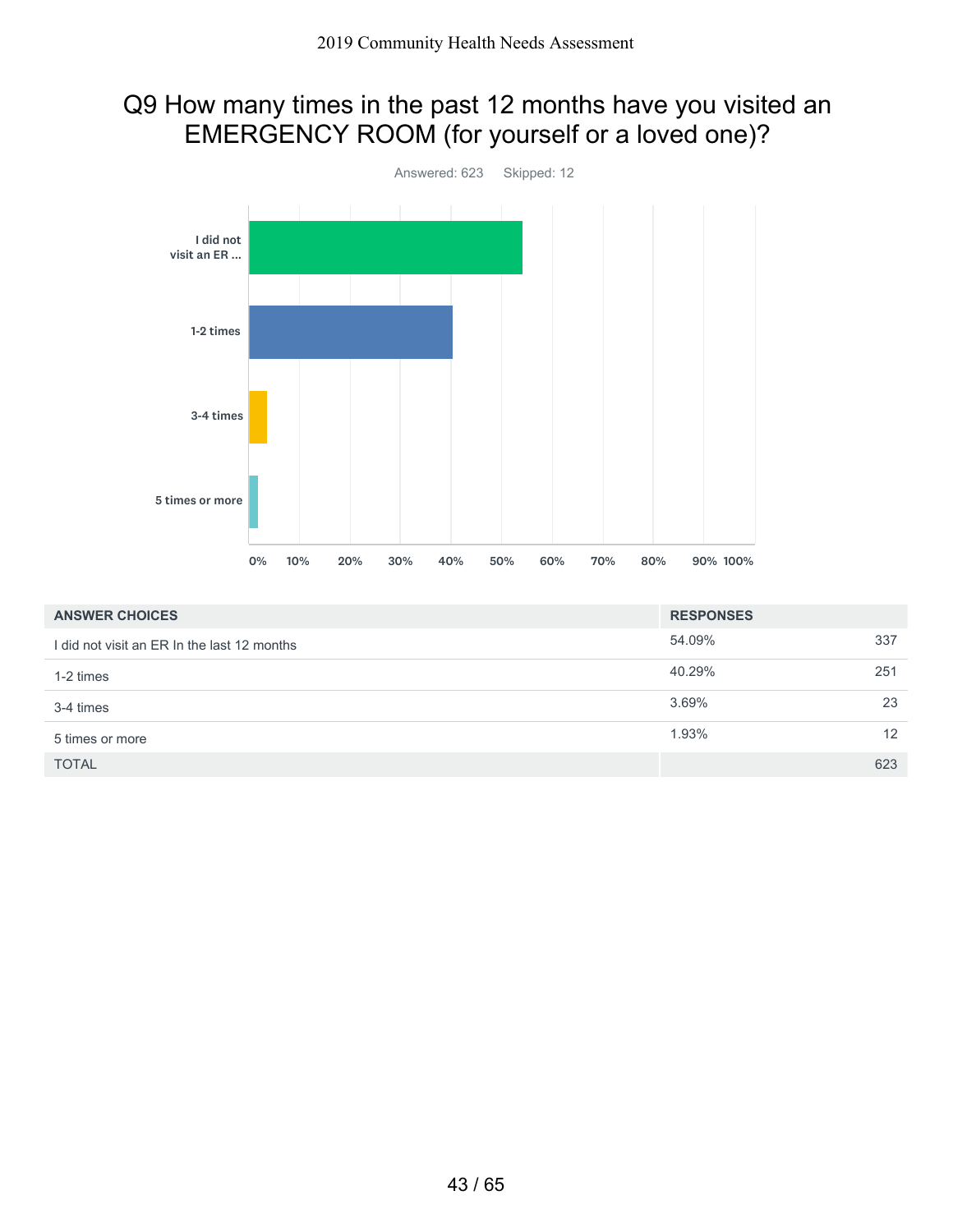## Q10 How many times in the past 12 months have you visited an URGENT CARE CENTER (for yourself or a loved one)?



| <b>ANSWER CHOICES</b>                                          | <b>RESPONSES</b> |     |
|----------------------------------------------------------------|------------------|-----|
| I have not visited an Urgent Care Center in the past 12 months | 46.39%           | 289 |
| 1-2 times                                                      | 43.02%           | 268 |
| 3-4 times                                                      | 8.99%            | 56  |
| 5 times or more                                                | 1.61%            | 10  |
| <b>TOTAL</b>                                                   |                  | 623 |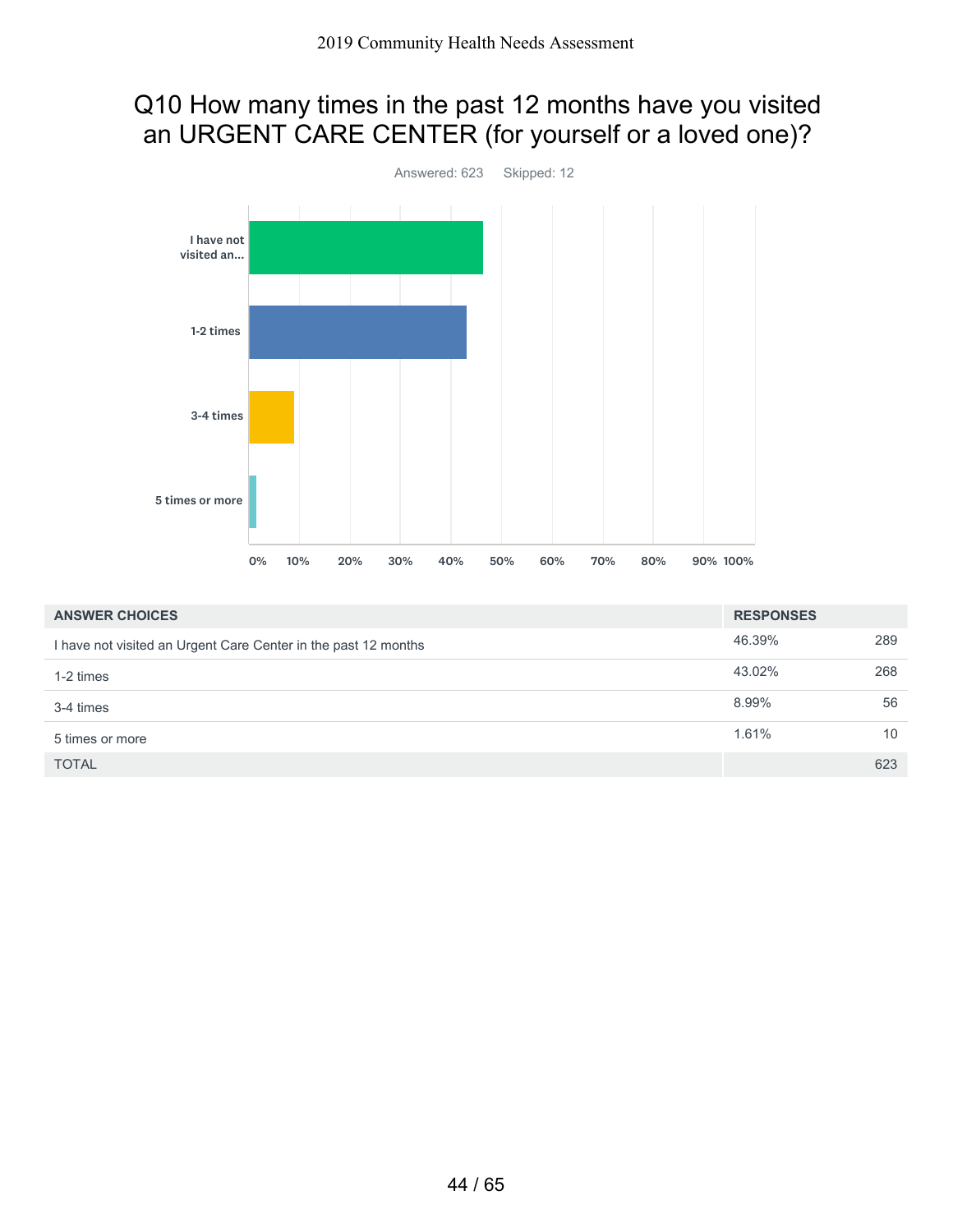### Q11 In general (thinking of all ages and demographics), which of the following would you identify as MAJOR HEALTH CONCERNS in your community? (Check all that apply)



Answered: 617 Skipped: 18

| <b>ANSWER CHOICES</b>          | <b>RESPONSES</b> |     |
|--------------------------------|------------------|-----|
| Mental illness or Depression   | 83.95%           | 518 |
| Opioid/Substance Use/Addiction | 82.17%           | 507 |
| Obesity                        | 58.51%           | 361 |
| <b>Diabetes</b>                | 46.52%           | 287 |
| Heart disease                  | 36.79%           | 227 |
| Cancer                         | 44.25%           | 273 |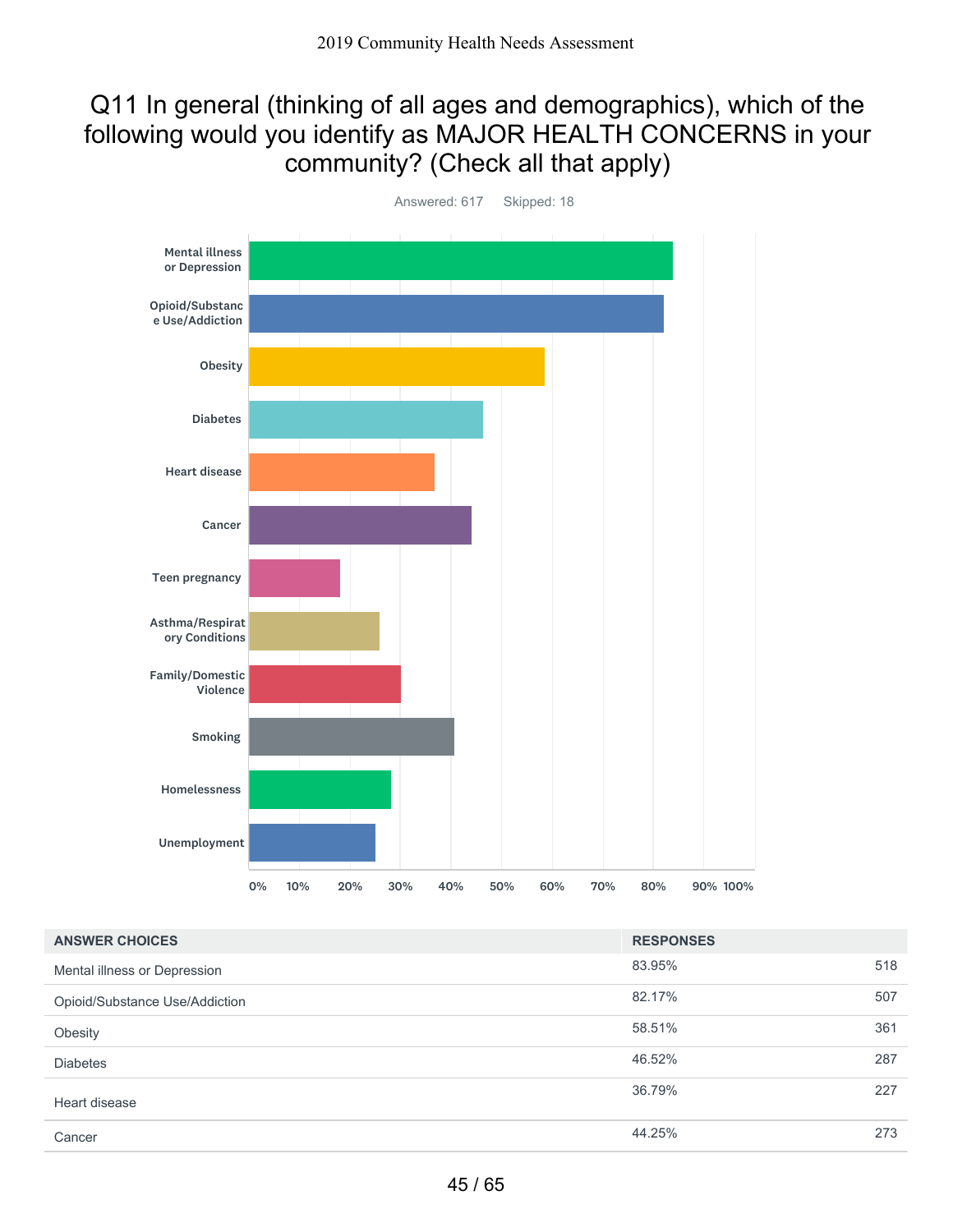| Teen pregnancy                | 18.15% | 112 |
|-------------------------------|--------|-----|
| Asthma/Respiratory Conditions | 25.93% | 160 |
| Family/Domestic Violence      | 30.15% | 186 |
| Smoking                       | 40.84% | 252 |
| Homelessness                  | 28.20% | 174 |
| Unemployment                  | 25.12% | 155 |
| Total Respondents: 617        |        |     |

| #  | <b>OTHER: (PLEASE SPECIFY)</b>                                                                                                                       | <b>DATE</b>        |
|----|------------------------------------------------------------------------------------------------------------------------------------------------------|--------------------|
| 1  | healthcare for veterans                                                                                                                              | 10/8/2019 7:15 AM  |
| 2  | vaping                                                                                                                                               | 9/23/2019 11:25 AM |
| 3  | lack of physical activity, no sidewalks, oral health, senior care, transportation to appointments,<br>poor housing conditions for low income renters | 9/21/2019 11:10 AM |
| 4  | <b>EPILEPSY</b>                                                                                                                                      | 9/18/2019 5:38 PM  |
| 5  | arthritis, Alzheimer's                                                                                                                               | 9/17/2019 9:43 AM  |
| 6  | Sexual Abuse                                                                                                                                         | 9/17/2019 9:19 AM  |
| 7  | alcohol abuse; lack of healthcare management services for the entire population                                                                      | 9/16/2019 5:03 PM  |
| 8  | <b>EEE</b>                                                                                                                                           | 9/16/2019 3:50 PM  |
| 9  | Inability to afford necessary medications                                                                                                            | 9/16/2019 3:44 PM  |
| 10 | Alcohol related injuries                                                                                                                             | 9/12/2019 10:43 PM |
| 11 | I GBTO+ Related Healthcare                                                                                                                           | 9/9/2019 11:24 AM  |
| 12 | Limited transportation for access                                                                                                                    | 9/7/2019 10:10 AM  |
| 13 | Maternal child health. Childbirth services.                                                                                                          | 9/6/2019 10:08 AM  |
| 14 | All of the above apply, sadly.                                                                                                                       | 9/6/2019 10:08 AM  |
| 15 | <b>HOUSING INEQUALITY</b>                                                                                                                            | 9/4/2019 3:14 PM   |
| 16 | Teen vaping                                                                                                                                          | 9/4/2019 1:50 PM   |
| 17 | Arthritis                                                                                                                                            | 9/4/2019 8:55 AM   |
| 18 | kidney-neuropathy-gout-                                                                                                                              | 9/3/2019 11:59 PM  |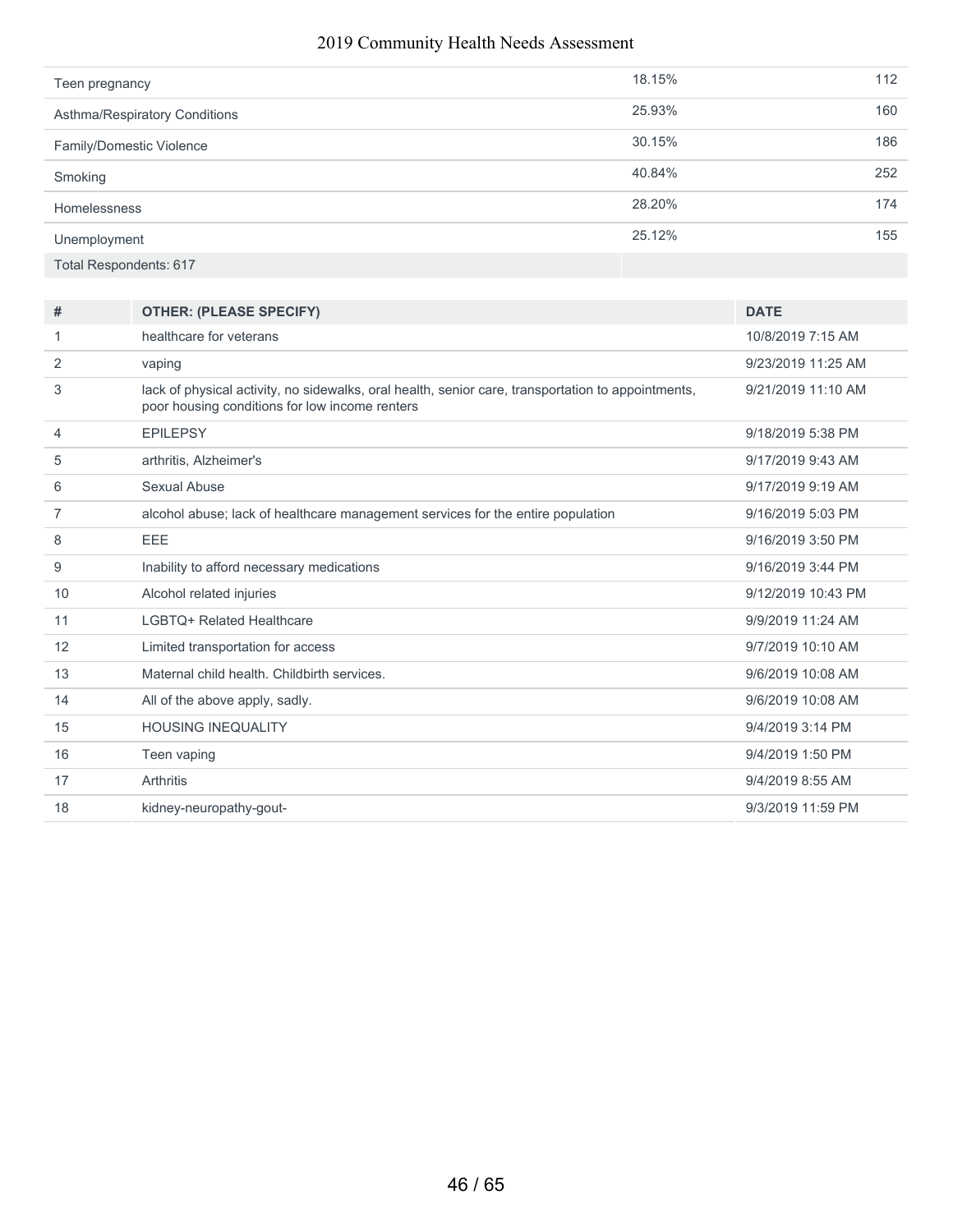## Q12 Which of the following would you identify as major health concerns for the SENIOR POPULATION (ages 65+)? (Check all that apply)



| <b>ANSWER CHOICES</b>                                                 | <b>RESPONSES</b> |     |
|-----------------------------------------------------------------------|------------------|-----|
| Obesity                                                               | 26.58%           | 164 |
| <b>Diabetes</b>                                                       | 62.72%           | 387 |
| Cancer                                                                | 49.92%           | 308 |
| Alzheimer's/Dementia                                                  | 73.74%           | 455 |
| Depression, Stress and Mental Illness                                 | 60.78%           | 375 |
| Alcohol Abuse                                                         | 16.53%           | 102 |
| Opioid/Heroin Addiction                                               | 7.78%            | 48  |
| <b>Heart Disease/Stroke</b>                                           | 61.26%           | 378 |
| Smoking                                                               | 21.88%           | 135 |
| I am not familiar with the health problems for the senior population. | 7.13%            | 44  |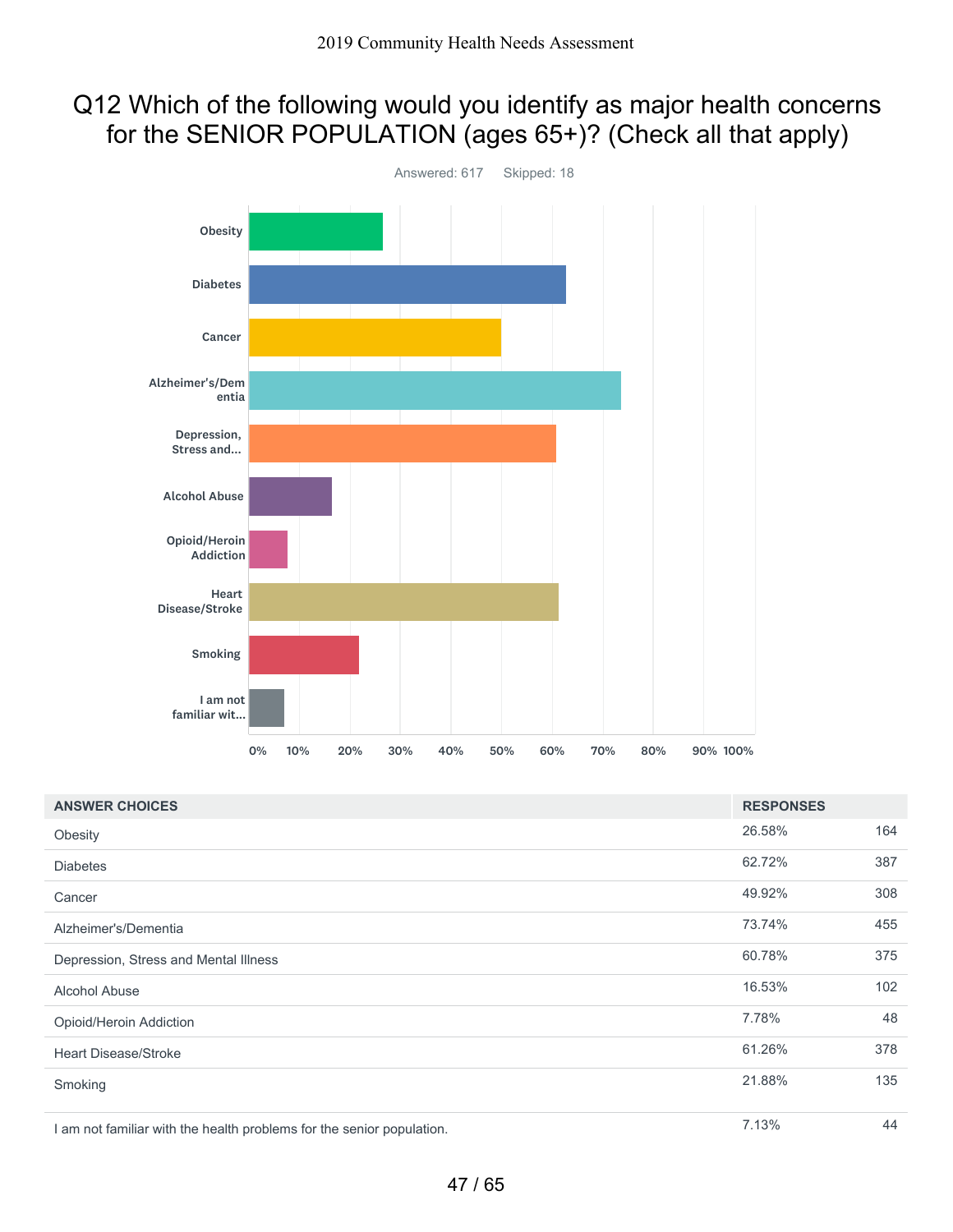#### Total Respondents: 617

| #              | <b>OTHER: (PLEASE SPECIFY)</b>                                        | <b>DATE</b>        |
|----------------|-----------------------------------------------------------------------|--------------------|
|                | falls                                                                 | 9/24/2019 9:05 AM  |
| $\mathcal{P}$  | loneliness, social isolation, lack of physical activity, no sidewalks | 9/21/2019 11:10 AM |
| 3              | heart disease                                                         | 9/18/2019 2:45 PM  |
| $\overline{4}$ | Pneumonia                                                             | 9/17/2019 10:57 AM |
| 5              | financial struggles for copays and food                               | 9/17/2019 10:04 AM |
| 6              | Lack of care and management of their chronic health conditions        | 9/16/2019 5:03 PM  |
|                | STD HIV AIDS                                                          | 9/16/2019 4:48 PM  |
| 8              | Treatment transportation access                                       | 9/7/2019 10:10 AM  |
| 9              | Food insecurity                                                       | 9/6/2019 10:56 AM  |
| 10             | NOT BEING ABLE TO AGE IN PLACE                                        | 9/4/2019 3:14 PM   |
| 11             | kidney failure                                                        | 9/3/2019 11:59 PM  |
| 12             | Respiratory conditions                                                | 9/3/2019 5:17 PM   |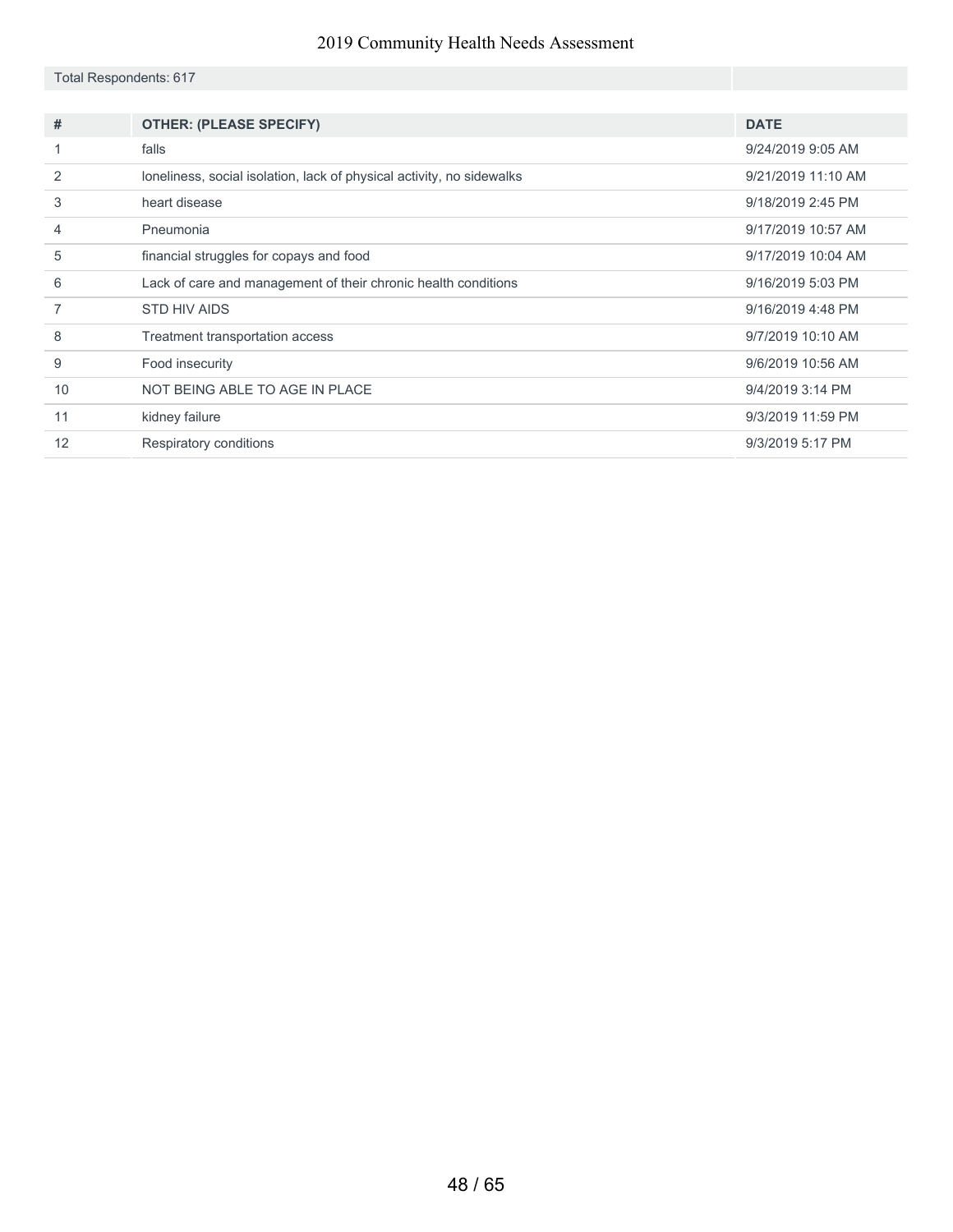### Q13 Which of the following would you identify as being major health concerns for the YOUTH AND ADOLESCENT POPULATION (17 years and younger)? (Check all that apply.



Answered: 617 Skipped: 18

| <b>ANSWER CHOICES</b>                 | <b>RESPONSES</b> |     |
|---------------------------------------|------------------|-----|
| Depression, Stress and Mental Illness | 83.14%           | 513 |
| <b>Addiction/Substance Abuse</b>      | 82.50%           | 509 |
| Obesity                               | 41.98%           | 259 |
| Teen pregnancy                        | 44.41%           | 274 |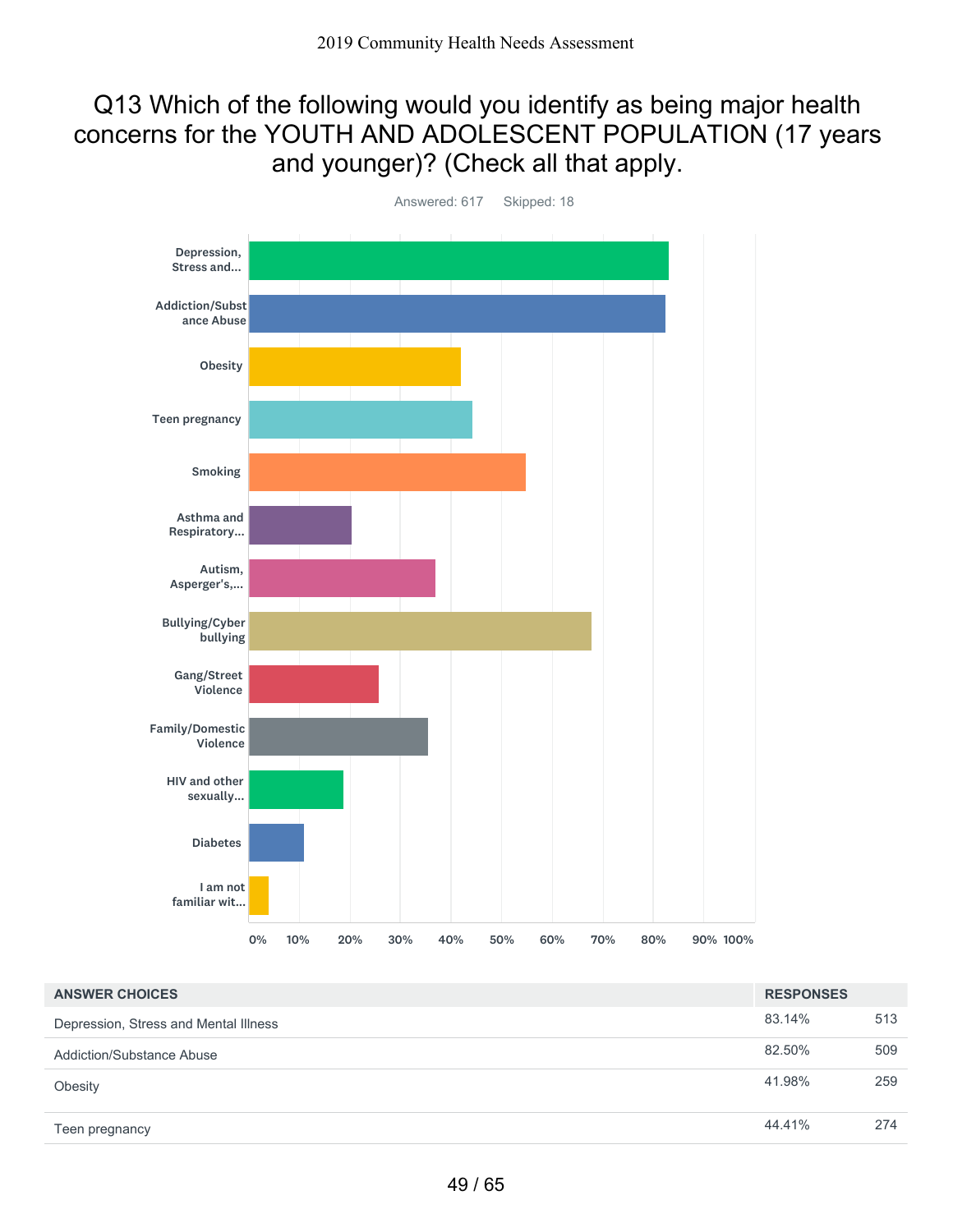| Smoking                                                                           | 54.78% | 338 |
|-----------------------------------------------------------------------------------|--------|-----|
| Asthma and Respiratory Conditions                                                 | 20.58% | 127 |
| Autism, Asperger's, ADHD and other related conditions                             | 37.12% | 229 |
| Bullying/Cyber bullying                                                           | 67.75% | 418 |
| <b>Gang/Street Violence</b>                                                       | 25.77% | 159 |
| Family/Domestic Violence                                                          | 35.66% | 220 |
| HIV and other sexually transmitted infections                                     | 18.80% | 116 |
| <b>Diabetes</b>                                                                   | 11.02% | 68  |
| I am not familiar with the health issues for the youth and adolescent population. | 4.05%  | 25  |
| <b>Total Respondents: 617</b>                                                     |        |     |

| #  | <b>OTHER: (PLEASE SPECIFY)</b>                                                                                                                                                 | <b>DATE</b>        |
|----|--------------------------------------------------------------------------------------------------------------------------------------------------------------------------------|--------------------|
|    | We need more pediatric caregivers, especially specialties                                                                                                                      | 9/23/2019 11:41 AM |
| 2  | vaping                                                                                                                                                                         | 9/23/2019 11:25 AM |
| 3  | these are all important. I would add lack of physical activity, no sidewalks or can't afford sports,<br>way too much time on phones and electronic devices, not enough reading | 9/21/2019 11:10 AM |
| 4  | <b>EPILEPSY</b>                                                                                                                                                                | 9/18/2019 5:38 PM  |
| 5  | Vaping                                                                                                                                                                         | 9/16/2019 6:08 PM  |
| 6  | vaping                                                                                                                                                                         | 9/16/2019 3:56 PM  |
| 7  | Vaping                                                                                                                                                                         | 9/16/2019 3:41 PM  |
| 8  | LGBTQ+ Related Healthcare                                                                                                                                                      | 9/9/2019 11:24 AM  |
| 9  | Vaping nicotine and other substances                                                                                                                                           | 9/6/2019 7:50 AM   |
| 10 | Vaping                                                                                                                                                                         | 9/4/2019 1:50 PM   |
| 11 | birth control and sexual issues                                                                                                                                                | 9/3/2019 5:17 PM   |
| 12 | VAPING/USE OF MARIJUANA/DABS                                                                                                                                                   | 9/3/2019 2:50 PM   |
| 13 | Vaping!!!                                                                                                                                                                      | 9/3/2019 2:48 PM   |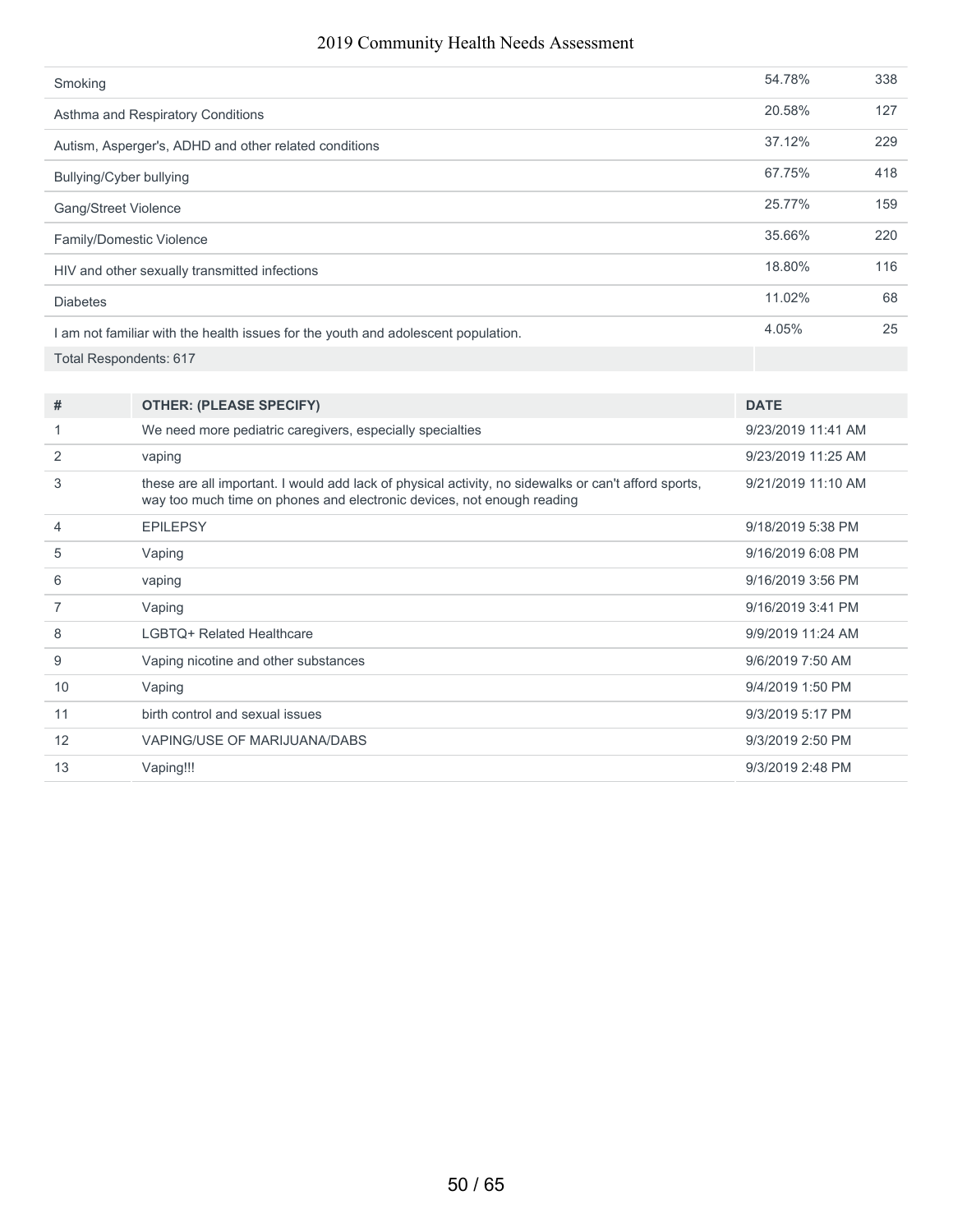### Q14 In your opinion, what is MOST needed to improve the health of your family and your neighbors? (Check all that apply).



| <b>ANSWER CHOICES</b>                                              | <b>RESPONSES</b> |     |
|--------------------------------------------------------------------|------------------|-----|
| Better Access to Affordable Food                                   | 35.84%           | 219 |
| Better Access to Healthier Food                                    | 46.32%           | 283 |
| More Job Opportunities                                             | 37.15%           | 227 |
| <b>Better Access to Mental Health Services</b>                     | 62.85%           | 384 |
| More or Better Recreational Facilities/Safe Places to Walk & Play  | 48.12%           | 294 |
| Better Access to Smoking Cessation Programs                        | 15.71%           | 96  |
| Better Access to Primary Care Physicians                           | 33.72%           | 206 |
| Better Access to Drug Rehab Services                               | 43.04%           | 263 |
| Better Access to Alcohol Rehab Services                            | 36.17%           | 221 |
| Mammograms, cancer screenings and other preventive health services | 21.11%           | 129 |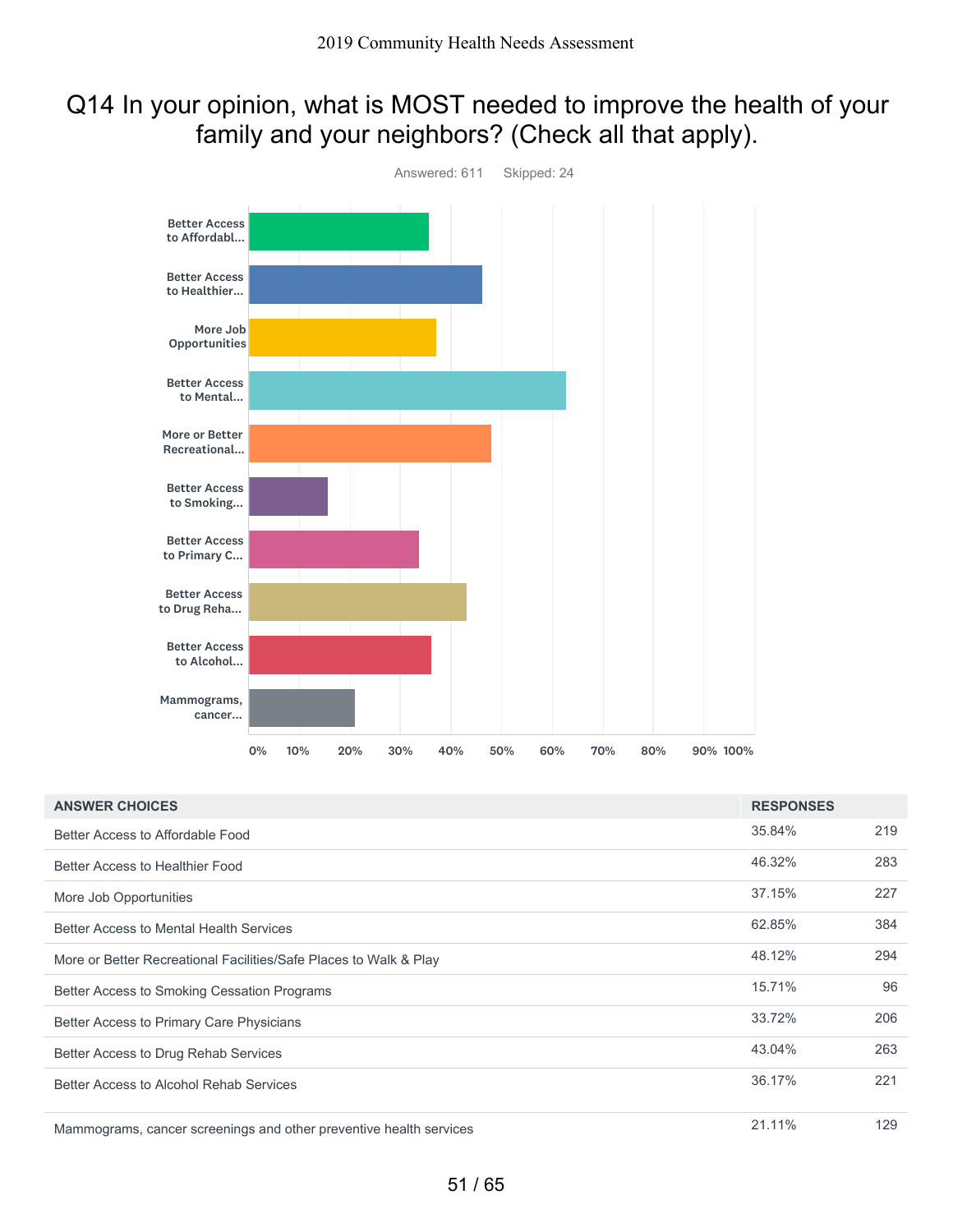Total Respondents: 611

| #              | <b>ADDITIONAL COMMENTS:</b>                                                                                                                                                                                                                                                                                                                                                                                                                                                                                                                                                                                                                                                          | <b>DATE</b>        |
|----------------|--------------------------------------------------------------------------------------------------------------------------------------------------------------------------------------------------------------------------------------------------------------------------------------------------------------------------------------------------------------------------------------------------------------------------------------------------------------------------------------------------------------------------------------------------------------------------------------------------------------------------------------------------------------------------------------|--------------------|
| 1              | More reasonable medical costs. Out of pocket (with insurance) gets crazier and crazier.                                                                                                                                                                                                                                                                                                                                                                                                                                                                                                                                                                                              | 10/14/2019 1:07 PM |
| 2              | ASSISTANCE FOR FAMILIES OF PERSONS WITH DEPRESSION/COPING TECNIQUES/<br>PARENTS WITH KIDS WITH DEPRESSION/MH ISSUES                                                                                                                                                                                                                                                                                                                                                                                                                                                                                                                                                                  | 10/8/2019 8:58 AM  |
| 3              | Family connection programs -family counseling                                                                                                                                                                                                                                                                                                                                                                                                                                                                                                                                                                                                                                        | 10/8/2019 1:56 AM  |
| 4              | There is a bill on the senate floor for insurance companies to stop denying medications and/or<br>treatments for patients based on time increments instead of doctors recommendations. My<br>husband has rheumatoid arthritis and many times he has not responded well to a particular<br>medication and must wait 3-6 months before they will pay for another medication which may or<br>may not work. This is several months of pain and unnecessary agony. Insurance companies<br>should not have this kind of control, this is between a patient and his doctor. Everyone is different<br>and responds differently. This change is necessary to improve the health of my family. | 10/7/2019 2:37 PM  |
| 5              | affordability of heatlh care/programs depending upon pt's insurance                                                                                                                                                                                                                                                                                                                                                                                                                                                                                                                                                                                                                  | 10/7/2019 2:27 PM  |
| 6              | Education!!! Health, drugs, life skills                                                                                                                                                                                                                                                                                                                                                                                                                                                                                                                                                                                                                                              | 10/7/2019 2:06 PM  |
| $\overline{7}$ | Motivation to make change                                                                                                                                                                                                                                                                                                                                                                                                                                                                                                                                                                                                                                                            | 10/7/2019 2:01 PM  |
| 8              | I think all the resources are there, it's just getting people to actually use them.                                                                                                                                                                                                                                                                                                                                                                                                                                                                                                                                                                                                  | 10/7/2019 1:17 PM  |
| 9              | Affordable insurance                                                                                                                                                                                                                                                                                                                                                                                                                                                                                                                                                                                                                                                                 | 9/24/2019 9:51 AM  |
| 10             | sidewalks, more farmers markets/fresh vegetables, better community regulations restricting<br>marijuana, family friendly activities                                                                                                                                                                                                                                                                                                                                                                                                                                                                                                                                                  | 9/21/2019 11:14 AM |
| 11             | access for a safe enviornment for kids                                                                                                                                                                                                                                                                                                                                                                                                                                                                                                                                                                                                                                               | 9/18/2019 2:48 PM  |
| 12             | better access to housing.                                                                                                                                                                                                                                                                                                                                                                                                                                                                                                                                                                                                                                                            | 9/17/2019 9:21 AM  |
| 13             | Moving from worcester to N brookfield there are not many healthy on the go options.                                                                                                                                                                                                                                                                                                                                                                                                                                                                                                                                                                                                  | 9/17/2019 8:31 AM  |
| 14             | drug stores that deliver medications; lower dental rates for seniors or those on limited income                                                                                                                                                                                                                                                                                                                                                                                                                                                                                                                                                                                      | 9/17/2019 8:11 AM  |
| 15             | Better pay and reduced caseloads for mental health professionals so that turnover is reduced and<br>patients are not negatively affected                                                                                                                                                                                                                                                                                                                                                                                                                                                                                                                                             | 9/17/2019 7:40 AM  |
| 16             | access to more specialized care when needed- ability to go where needed for healthcare                                                                                                                                                                                                                                                                                                                                                                                                                                                                                                                                                                                               | 9/17/2019 7:17 AM  |
| 17             | shorter wait times into consistent Primary Care Providers                                                                                                                                                                                                                                                                                                                                                                                                                                                                                                                                                                                                                            | 9/16/2019 5:36 PM  |
| 18             | parenting classes; financial responsiblity education; limiting cell phone and online screen usage                                                                                                                                                                                                                                                                                                                                                                                                                                                                                                                                                                                    | 9/16/2019 5:06 PM  |
| 19             | Mental Health services especially                                                                                                                                                                                                                                                                                                                                                                                                                                                                                                                                                                                                                                                    | 9/16/2019 3:49 PM  |
| 20             | Help understanding health insurance coverage                                                                                                                                                                                                                                                                                                                                                                                                                                                                                                                                                                                                                                         | 9/15/2019 10:13 AM |
| 21             | Hours for primary care is impossible. I have to work and can't come in the middle of the day.                                                                                                                                                                                                                                                                                                                                                                                                                                                                                                                                                                                        | 9/14/2019 7:56 PM  |
| 22             | Better/more accessible translation services                                                                                                                                                                                                                                                                                                                                                                                                                                                                                                                                                                                                                                          | 9/14/2019 7:31 AM  |
| 23             | no concerns                                                                                                                                                                                                                                                                                                                                                                                                                                                                                                                                                                                                                                                                          | 9/13/2019 2:25 PM  |
| 24             | waiting list to see a psychologist? honestly!                                                                                                                                                                                                                                                                                                                                                                                                                                                                                                                                                                                                                                        | 9/13/2019 2:12 PM  |
| 25             | LGBTQ+ Healthcare access                                                                                                                                                                                                                                                                                                                                                                                                                                                                                                                                                                                                                                                             | 9/9/2019 11:26 AM  |
| 26             | Transportation access                                                                                                                                                                                                                                                                                                                                                                                                                                                                                                                                                                                                                                                                | 9/7/2019 10:15 AM  |
| 27             | We have all of these things in our community, we just need more. Our need is greater than other<br>communities and we're not getting it.                                                                                                                                                                                                                                                                                                                                                                                                                                                                                                                                             | 9/6/2019 11:09 AM  |
| 28             | Our hospital has closed inpatient obstetrics and pediatricsour community                                                                                                                                                                                                                                                                                                                                                                                                                                                                                                                                                                                                             | 9/6/2019 10:36 AM  |
| 29             | AFFORDABLE HOUSING                                                                                                                                                                                                                                                                                                                                                                                                                                                                                                                                                                                                                                                                   | 9/4/2019 3:15 PM   |
| 30             | vaping programs                                                                                                                                                                                                                                                                                                                                                                                                                                                                                                                                                                                                                                                                      | 9/4/2019 7:19 AM   |
| 31             | Affordable health care                                                                                                                                                                                                                                                                                                                                                                                                                                                                                                                                                                                                                                                               | 9/3/2019 7:39 PM   |
| 32             | Affordable and accessable Care                                                                                                                                                                                                                                                                                                                                                                                                                                                                                                                                                                                                                                                       | 9/3/2019 5:43 PM   |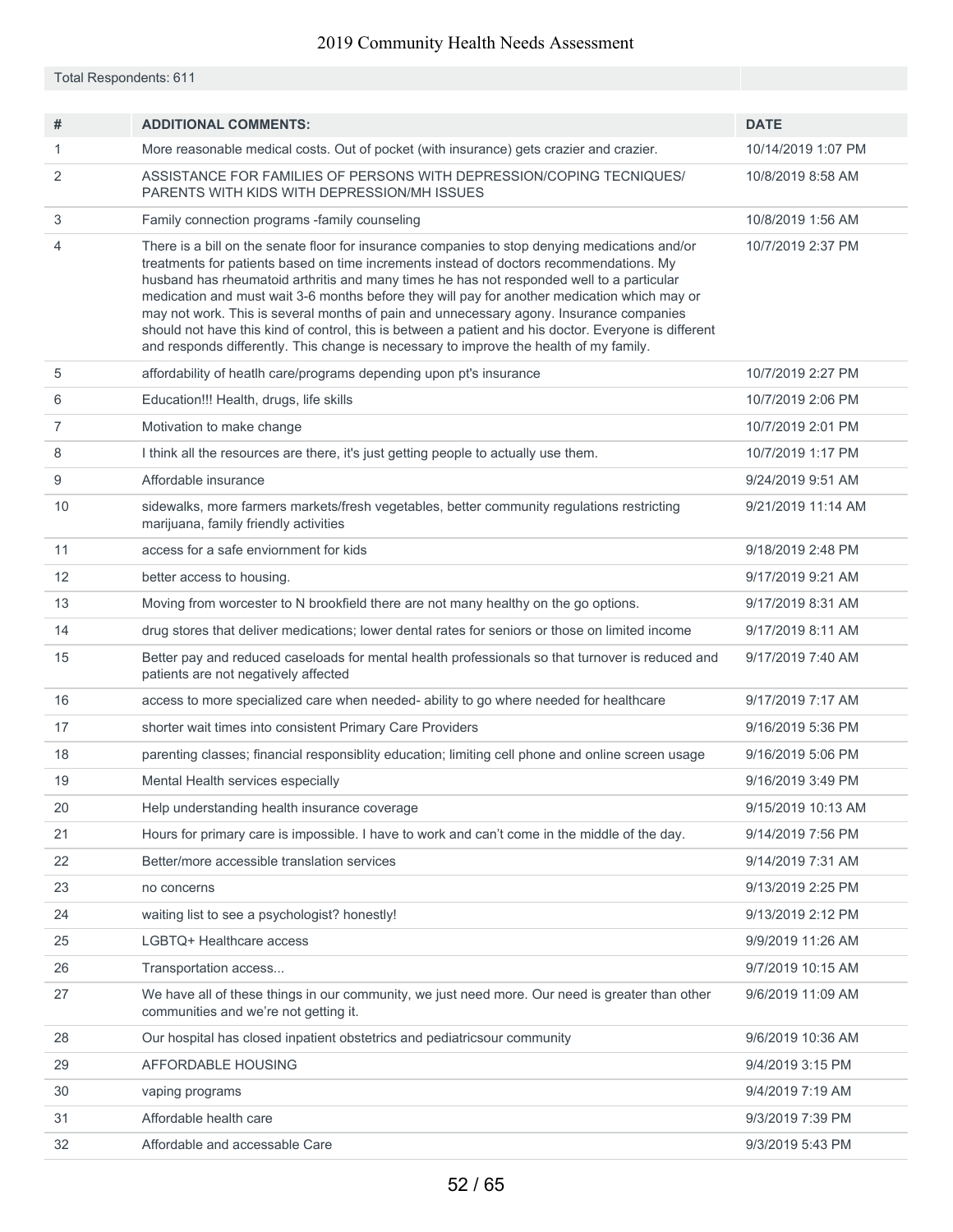| 33 | Insurance                                                              | 9/3/2019 5:21 PM |
|----|------------------------------------------------------------------------|------------------|
| 34 | Along with education on nutritional needs, exercise and mental health. | 9/3/2019 4:42 PM |
| 35 | better access to alternative medical treatments                        | 9/3/2019 3:13 PM |
| 36 | SUPPORT FOR FAMILY MEMBERS AROUND CRISIS OF MENTAL HEALTH              | 9/3/2019 2:55 PM |
| 37 | Help managing diabetes                                                 | 9/3/2019 2:54 PM |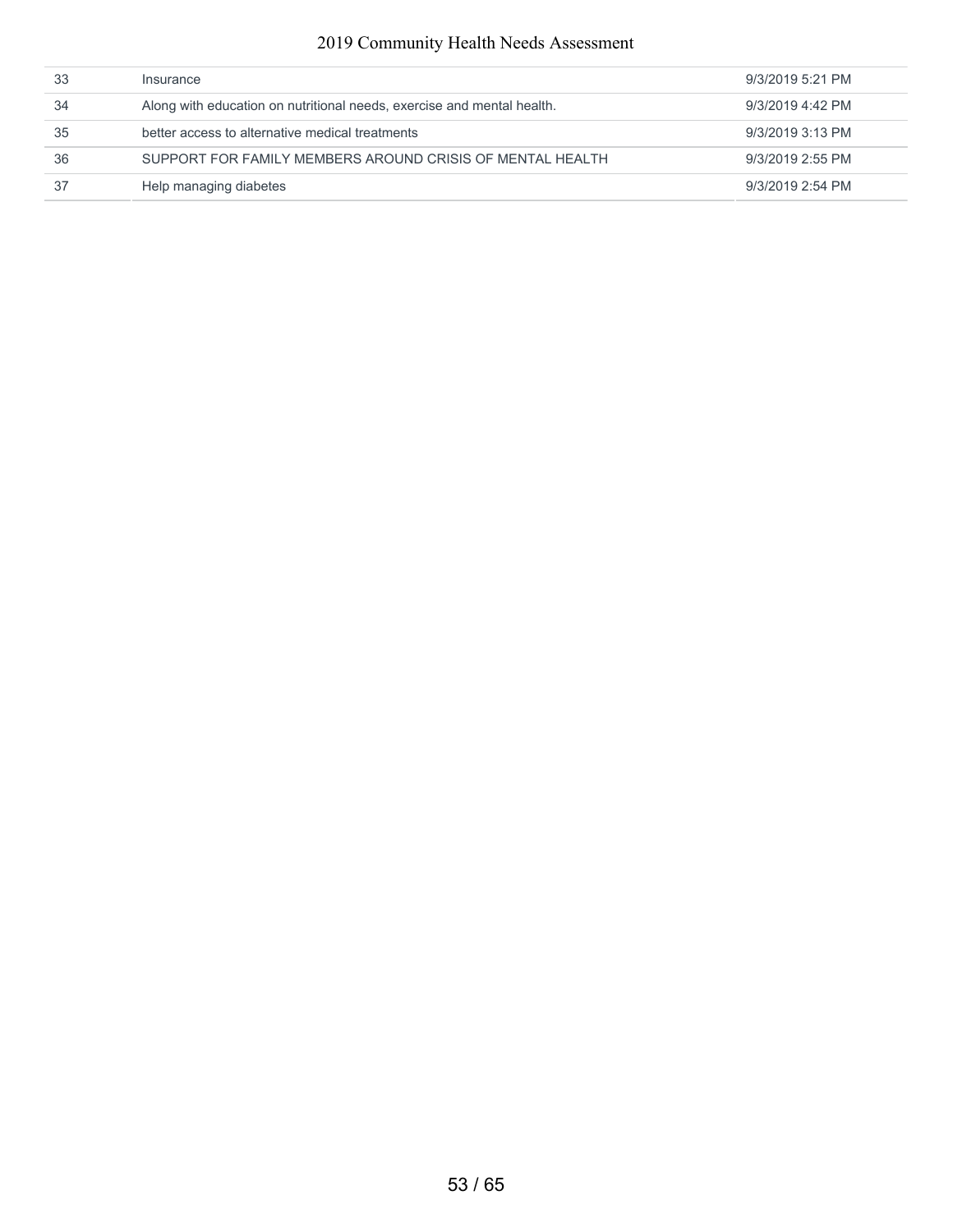### Q15 What do you think keeps people in your community from seeking medical treatment? (Check all that apply).



| <b>ANSWER CHOICES</b>                                              | <b>RESPONSES</b> |     |
|--------------------------------------------------------------------|------------------|-----|
| Lack of insurance                                                  | 65.47%           | 400 |
| Inability to pay co-pays                                           | 73.49%           | 449 |
| Health services too far away                                       | 22.75%           | 139 |
| Cultural/Religious beliefs                                         | 3.93%            | 24  |
| Fear (not ready to face health problems)                           | 43.70%           | 267 |
| <b>Transportation barriers</b>                                     | 50.25%           | 307 |
| Childcare problems                                                 | 23.08%           | 141 |
| No appointments available/Too long of a wait to get an appointment | 53.52%           | 327 |
| Language barriers                                                  | 24.55%           | 150 |
| Don't know how to find doctors                                     | 16.37%           | 100 |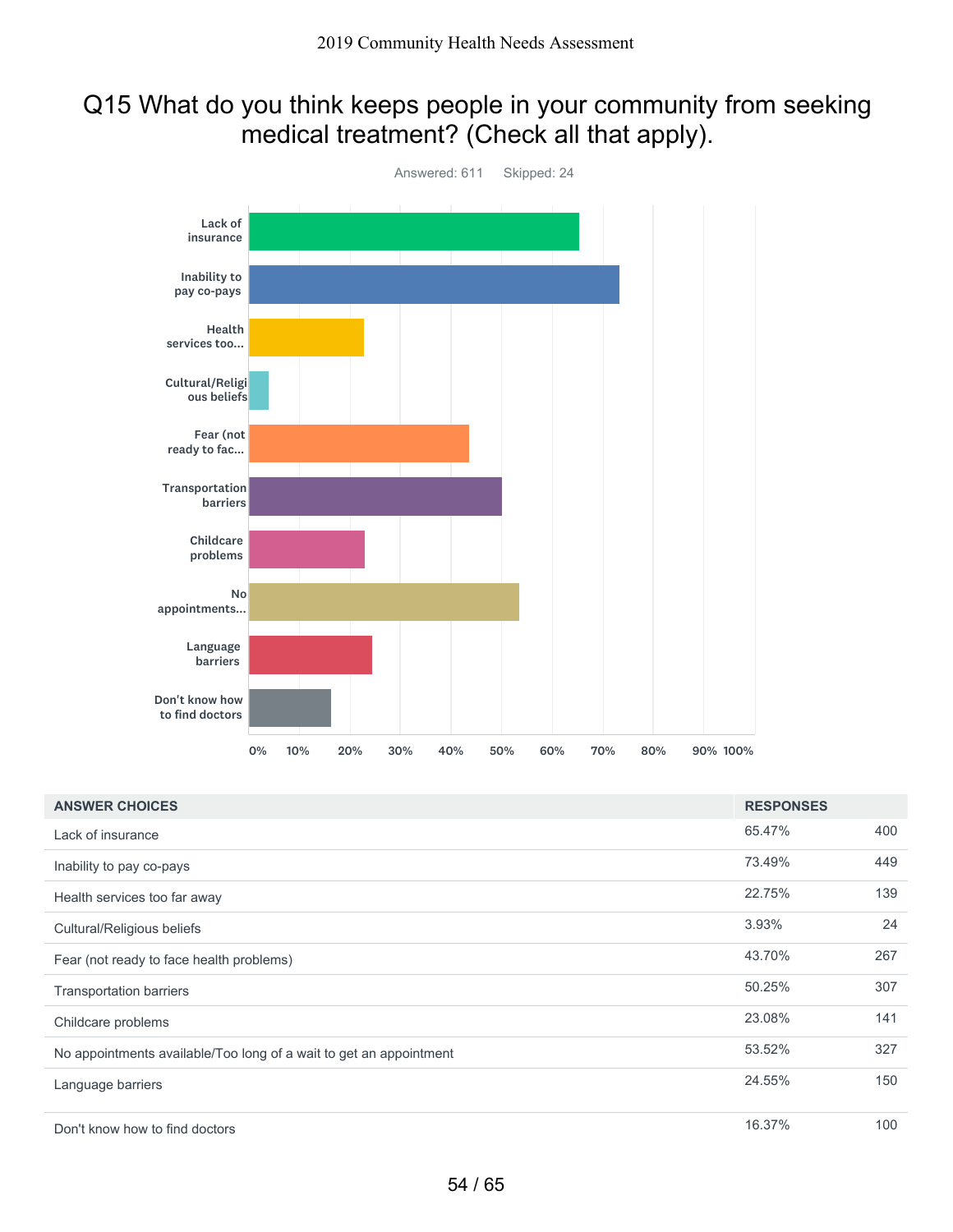|  | Total Respondents: 611 |  |
|--|------------------------|--|
|  |                        |  |

| #  | <b>OTHER (PLEASE SPECIFY)</b>                                                                                                                                                                                   | <b>DATE</b>        |
|----|-----------------------------------------------------------------------------------------------------------------------------------------------------------------------------------------------------------------|--------------------|
| 1  | no desire/non-compliance                                                                                                                                                                                        | 10/11/2019 2:35 PM |
| 2  | Offices not returning calls or needing to complete paperwork that could be done online/mailed<br>before first appointment                                                                                       | 10/8/2019 8:16 PM  |
| 3  | Lack of primary care physicians.                                                                                                                                                                                | 10/8/2019 7:22 AM  |
| 4  | Embarrassment                                                                                                                                                                                                   | 10/7/2019 3:57 PM  |
| 5  | <b>LAZINESS</b>                                                                                                                                                                                                 | 10/7/2019 1:44 PM  |
| 6  | Long wait for Doctor's appointments                                                                                                                                                                             | 9/24/2019 9:51 AM  |
| 7  | In Southbridge there are more language barriers, in Charlton less so                                                                                                                                            | 9/21/2019 11:14 AM |
| 8  | no money for apoitments                                                                                                                                                                                         | 9/18/2019 2:48 PM  |
| 9  | Dr no taking patientsmany on list are not taking patientsupdate the listfrustrating making 7<br>calls to find one                                                                                               | 9/18/2019 6:41 AM  |
| 10 | laziness                                                                                                                                                                                                        | 9/18/2019 12:46 AM |
| 11 | Not understanding the importance of good health                                                                                                                                                                 | 9/17/2019 5:03 PM  |
| 12 | disinterest in connecting with the health system - not feeling a need to attend/engage                                                                                                                          | 9/17/2019 1:53 PM  |
| 13 | transportation is a big barrier. many people have no one to drive them and aren't eligible for<br>medicaid. it would be great if there were more volunteer programs through the senior centers for<br>instance. | 9/17/2019 8:11 AM  |
| 14 | do not know how to navigate the system and advocate for themselves and their family                                                                                                                             | 9/16/2019 5:06 PM  |
| 15 | Poor personal health, do not care about issues                                                                                                                                                                  | 9/16/2019 4:12 PM  |
| 16 | Also just a lack of knowledge about the resources available                                                                                                                                                     | 9/16/2019 3:49 PM  |
| 17 | To difficult to figure out what doctors drugs or treatments will be acceptable to insurance<br>companies                                                                                                        | 9/15/2019 10:13 AM |
| 18 | Mental health/substance use                                                                                                                                                                                     | 9/14/2019 7:31 AM  |
| 19 | no concerns                                                                                                                                                                                                     | 9/13/2019 2:25 PM  |
| 20 | Limited belief in services offered and skillset for issues such as cardiac arrest or lung collapse at<br>local hospital.                                                                                        | 9/7/2019 10:15 AM  |
| 21 | Stigma around mental health                                                                                                                                                                                     | 9/4/2019 2:23 PM   |
| 22 | Waitlists for mental health care, social stigma of mental health care, excessive cost of medical<br>care, lack of public transit options                                                                        | 9/4/2019 1:52 PM   |
| 23 | High deductible insurance                                                                                                                                                                                       | 9/3/2019 7:39 PM   |
| 24 | COST OF MEDICATIONS.                                                                                                                                                                                            | 9/3/2019 6:14 PM   |
| 25 | We need more family doctors in Southbridge                                                                                                                                                                      | 9/3/2019 5:21 PM   |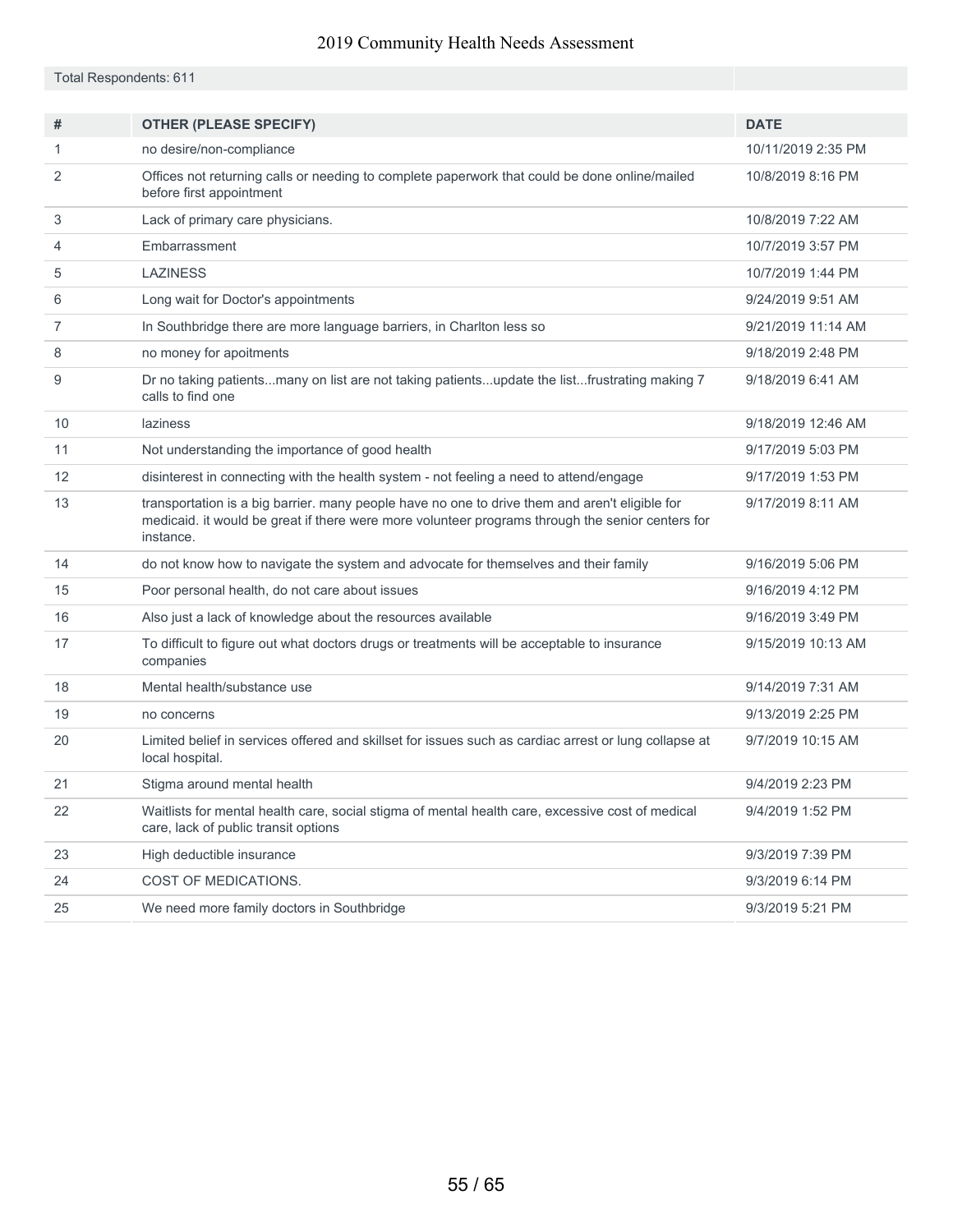## Q16 Please share any other thoughts you have in relation to improving the health needs of the community in which you live.

Answered: 99 Skipped: 536

|                | <b>RESPONSES</b>                                                                                                                                                                                                                                                                                                                            | <b>DATE</b>        |
|----------------|---------------------------------------------------------------------------------------------------------------------------------------------------------------------------------------------------------------------------------------------------------------------------------------------------------------------------------------------|--------------------|
| #              |                                                                                                                                                                                                                                                                                                                                             |                    |
| 1              | I think the biggest part of it is better and more affordable health insurance, also easier access to<br>mental therapy.                                                                                                                                                                                                                     | 10/9/2019 11:51 PM |
| 2              | more exercise, healthier eating                                                                                                                                                                                                                                                                                                             | 10/9/2019 2:43 PM  |
| 3              | One of the major problems in our community is lack of transportation to Dr's visits, clinics,<br>rehab, pharmacies etc.                                                                                                                                                                                                                     | 10/9/2019 2:27 PM  |
| 4              | I believe that alcohol/recreational legal drug use are a problem for many homes. Family time is not<br>a priority                                                                                                                                                                                                                           | 10/9/2019 11:27 AM |
| 5              | Non-discriminatory (income) and affordable health care for all US citizens                                                                                                                                                                                                                                                                  | 10/9/2019 10:08 AM |
| 6              | Some people in my community don't have insurances or money to pay for co payment. LUCK OF<br>MONEY can cause not taking meds on schedule time. people can't afford to buy expensive meds.                                                                                                                                                   | 10/8/2019 9:11 PM  |
| $\overline{7}$ | Na                                                                                                                                                                                                                                                                                                                                          | 10/8/2019 4:11 PM  |
| 8              | TRANSPORTATION MAKE PUBIC TRAVEL EASIER FOR BEDROOM COMMUNITIES                                                                                                                                                                                                                                                                             | 10/8/2019 8:58 AM  |
| 9              | Health literacy is low in my community and young people need more things to keep them occupied<br>and out of trouble.                                                                                                                                                                                                                       | 10/8/2019 8:22 AM  |
| 10             | It would be nice to have a health club within a reasonable distance.                                                                                                                                                                                                                                                                        | 10/8/2019 7:22 AM  |
| 11             | I truly believe mental health is a huge issue . There are not enough people who care for others<br>mental health or take it seriously. A lot of people describe mental health as a "need for attention".<br>Especially in younger kids and veterans . I think ours veterans mental health and substance abuse<br>should be a huge priority. | 10/8/2019 7:18 AM  |
| 12             | Affordable medication, and care.                                                                                                                                                                                                                                                                                                            | 10/7/2019 5:13 PM  |
| 13             | People don't want to ask for help. It would be beneficial to continue to have health fairs and health<br>promotions to encourage people to take care of their health.                                                                                                                                                                       | 10/7/2019 3:38 PM  |
| 14             | Our PES crew is amazing and very accommodating. PES has a very high volume of pts seeking<br>counseling need more resources/members in PES                                                                                                                                                                                                  | 10/7/2019 3:02 PM  |
| 15             |                                                                                                                                                                                                                                                                                                                                             | 10/7/2019 2:46 PM  |
| 16             | please see my comments on #14                                                                                                                                                                                                                                                                                                               | 10/7/2019 2:37 PM  |
| 17             | having a dietitian for adolescent's to be able to reach out to for consult. more access in schools for<br>information on where they can reach out for help.                                                                                                                                                                                 | 10/7/2019 2:16 PM  |
| 18             | Most people are unable to find a Doctor accepting new patients.                                                                                                                                                                                                                                                                             | 10/7/2019 2:10 PM  |
| 19             | Much needed education about interconnection of personal health choices(food choices, smoking,<br>drinking) and outcomes of those decisions on their health.                                                                                                                                                                                 | 10/7/2019 1:55 PM  |
| 20             | not enough drug and alcohol programs.                                                                                                                                                                                                                                                                                                       | 10/7/2019 1:20 PM  |
| 21             | We need more addiction services. Too many people are dying from the opioid epidemic                                                                                                                                                                                                                                                         | 10/7/2019 1:17 PM  |
| 22             | support to all of the above                                                                                                                                                                                                                                                                                                                 | 9/30/2019 4:40 PM  |
| 23             | Mental Health and drug abuse are a big problem in today's society we need more access to help<br>people that are in trouble with these illnesses. It is almost impossible to get an appointment with<br>mental health providers.                                                                                                            | 9/24/2019 11:02 AM |
| 24             | Lower the health care prices or make a health line for someone to call that is free for people to<br>seek guidance and information. I think a lot of people not going to the doctors could be money<br>related but also they could have lack of knowledge about their condition or health issue.                                            | 9/23/2019 3:23 PM  |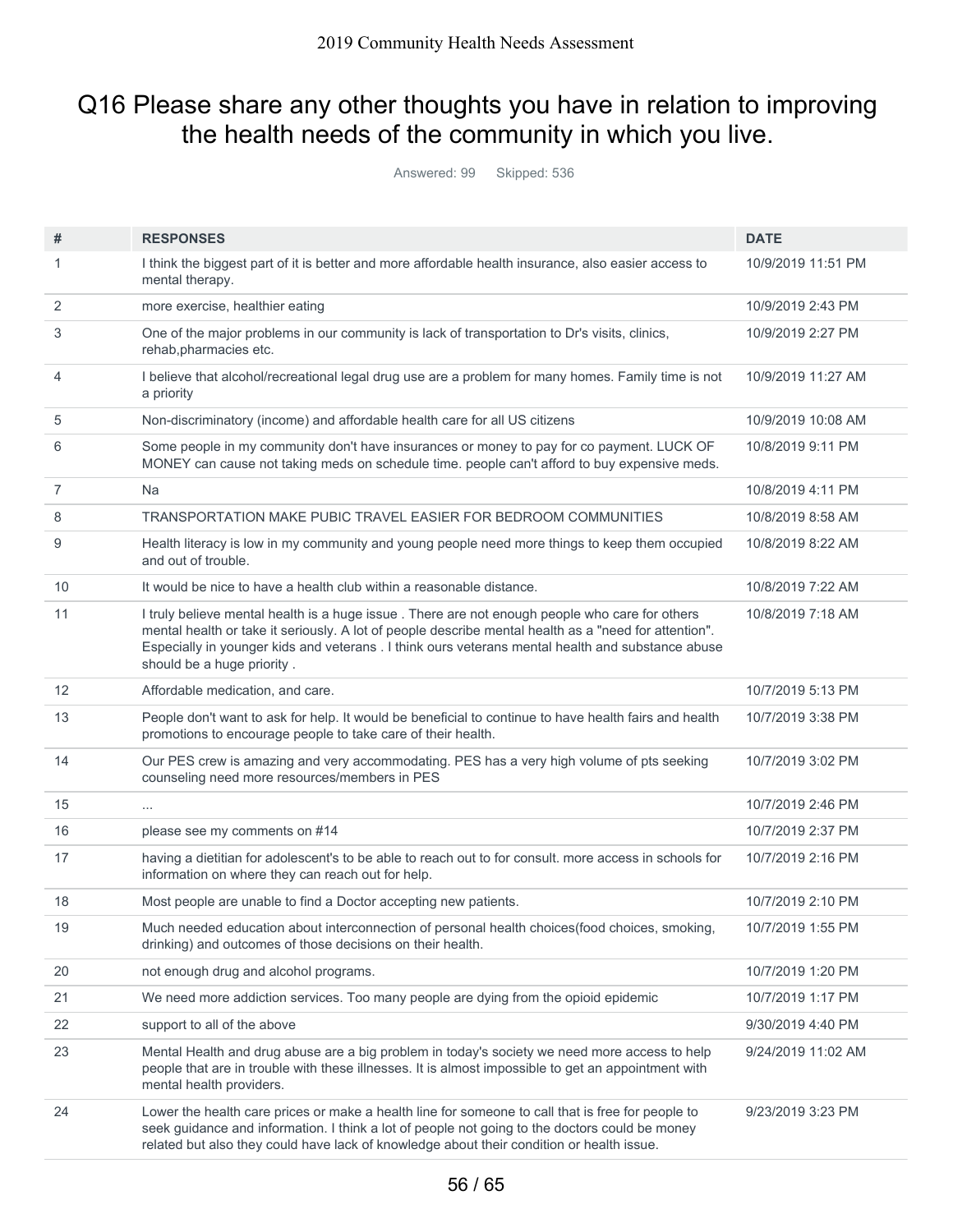| 25 | N/A                                                                                                                                                                                                                                                                                                                                                                                                                                                                                                                                                                                                                                               | 9/23/2019 3:04 PM  |
|----|---------------------------------------------------------------------------------------------------------------------------------------------------------------------------------------------------------------------------------------------------------------------------------------------------------------------------------------------------------------------------------------------------------------------------------------------------------------------------------------------------------------------------------------------------------------------------------------------------------------------------------------------------|--------------------|
| 26 | More affordable and accessible services in the community                                                                                                                                                                                                                                                                                                                                                                                                                                                                                                                                                                                          | 9/23/2019 11:53 AM |
| 27 | n/a                                                                                                                                                                                                                                                                                                                                                                                                                                                                                                                                                                                                                                               | 9/23/2019 11:47 AM |
| 28 | This survey is ok but very limited. There needs to be a more open community process to develop a<br>community needs assessment. This is not adequate. You can do better than this.                                                                                                                                                                                                                                                                                                                                                                                                                                                                | 9/21/2019 11:14 AM |
| 29 | Improve quality of meals offered in schools                                                                                                                                                                                                                                                                                                                                                                                                                                                                                                                                                                                                       | 9/20/2019 8:25 AM  |
| 30 | Education of the public and outreach                                                                                                                                                                                                                                                                                                                                                                                                                                                                                                                                                                                                              | 9/19/2019 10:15 AM |
| 31 | <b>Community Seminars</b>                                                                                                                                                                                                                                                                                                                                                                                                                                                                                                                                                                                                                         | 9/18/2019 5:40 PM  |
| 32 | I believe that the fragmentation of care creates issues for patients. Better coordination of care<br>across specialties may provide better overall care for patients.                                                                                                                                                                                                                                                                                                                                                                                                                                                                             | 9/18/2019 4:56 PM  |
| 33 | ive noticed the health community lacks in help financially for them to meet there appointments or<br>even have any money for food to sustain there health. and not enough programs that help support<br>low income families                                                                                                                                                                                                                                                                                                                                                                                                                       | 9/18/2019 2:48 PM  |
| 34 | I work at the emergency room in this community and there is a lot of patients who use the er as<br>their primary doctor.                                                                                                                                                                                                                                                                                                                                                                                                                                                                                                                          | 9/18/2019 12:07 PM |
| 35 | Co-pays to be less. Most people put off seeing the doctor due to high deductible.                                                                                                                                                                                                                                                                                                                                                                                                                                                                                                                                                                 | 9/18/2019 9:08 AM  |
| 36 | I would like to see a free program to help people with weight loss. So something like weight<br>watchers where people could go to check in, get support and ideas to stay on track and motivated.<br>On another note, as a caregiver to my mother who has dementia, I feel like there aren't enough<br>services to TRULY support the caregivers with the physical and financial struggles that we face<br>while trying to keep our loved ones at home.                                                                                                                                                                                            | 9/18/2019 1:07 AM  |
| 37 | Affordable health insurance!!!                                                                                                                                                                                                                                                                                                                                                                                                                                                                                                                                                                                                                    | 9/17/2019 5:47 PM  |
| 38 | Doctors who will listen to concerns and not brush them off                                                                                                                                                                                                                                                                                                                                                                                                                                                                                                                                                                                        | 9/17/2019 1:05 PM  |
| 39 | Health insurance is not affordable. Healthcare is not affordable. This is creating a huge problem in<br>healthcare in general.                                                                                                                                                                                                                                                                                                                                                                                                                                                                                                                    | 9/17/2019 11:46 AM |
| 40 | I speak with elders that mention it is a challenge getting to/from their appointments (as they do not<br>drive). Also, mental health issues seem to be increasing                                                                                                                                                                                                                                                                                                                                                                                                                                                                                 | 9/17/2019 9:45 AM  |
| 41 | Addressing housing and other financial needs for the community will allow patients to focus on<br>their health instead of their survival day to day.                                                                                                                                                                                                                                                                                                                                                                                                                                                                                              | 9/17/2019 9:21 AM  |
| 42 | Mental health and the opioid epidemic needs to be the main focus                                                                                                                                                                                                                                                                                                                                                                                                                                                                                                                                                                                  | 9/17/2019 7:57 AM  |
| 43 | Encouragement of plant-based diets could be helpful. Hospital should be offering health-promoting<br>foods in their cafeterias and to patients.                                                                                                                                                                                                                                                                                                                                                                                                                                                                                                   | 9/17/2019 7:40 AM  |
| 44 | we need state wide ability to go where needed-without high out of pocket costs. We need<br>insurance companies to be regulated and more affordable care for truely sick people with chronic<br>diseases. Elderly need more help at home with all needs /health care coverage-- they need better<br>access to care when loved ones can't take care of them- the criteria for admission is not working<br>for these people- the system is ridiculous for the lay person to understand what there benefit is and<br>how much it will really cost them- very difficult to make an informed decision.                                                  | 9/17/2019 7:17 AM  |
| 45 | I think our community is poor. With that often comes poor health and lack of resources. We need<br>more choices to get to our appointments, less time to get into metal health facilities, and access to<br>bilingual providers for health care clarity.                                                                                                                                                                                                                                                                                                                                                                                          | 9/17/2019 7:03 AM  |
| 46 | There is no personal connection with healthcare providers anymore. Interface is with iPads and<br>laptops and computers. The is no longer "care" in health care. If you are seen by a health<br>professional, follow through is rare at best. These problems are not of the individual person. There<br>are serious voids and faults in our system. No one is held accountable, employee turnover is high<br>and no one trusts the system anymore. If one cannot advocate for themselves or has someone<br>trustworthy to guide them, or is unable to navigate this system there is little hope for adequate<br>care and /or successful outcomes. | 9/16/2019 9:25 PM  |
| 47 | None                                                                                                                                                                                                                                                                                                                                                                                                                                                                                                                                                                                                                                              | 9/16/2019 7:14 PM  |
| 48 | none                                                                                                                                                                                                                                                                                                                                                                                                                                                                                                                                                                                                                                              | 9/16/2019 5:06 PM  |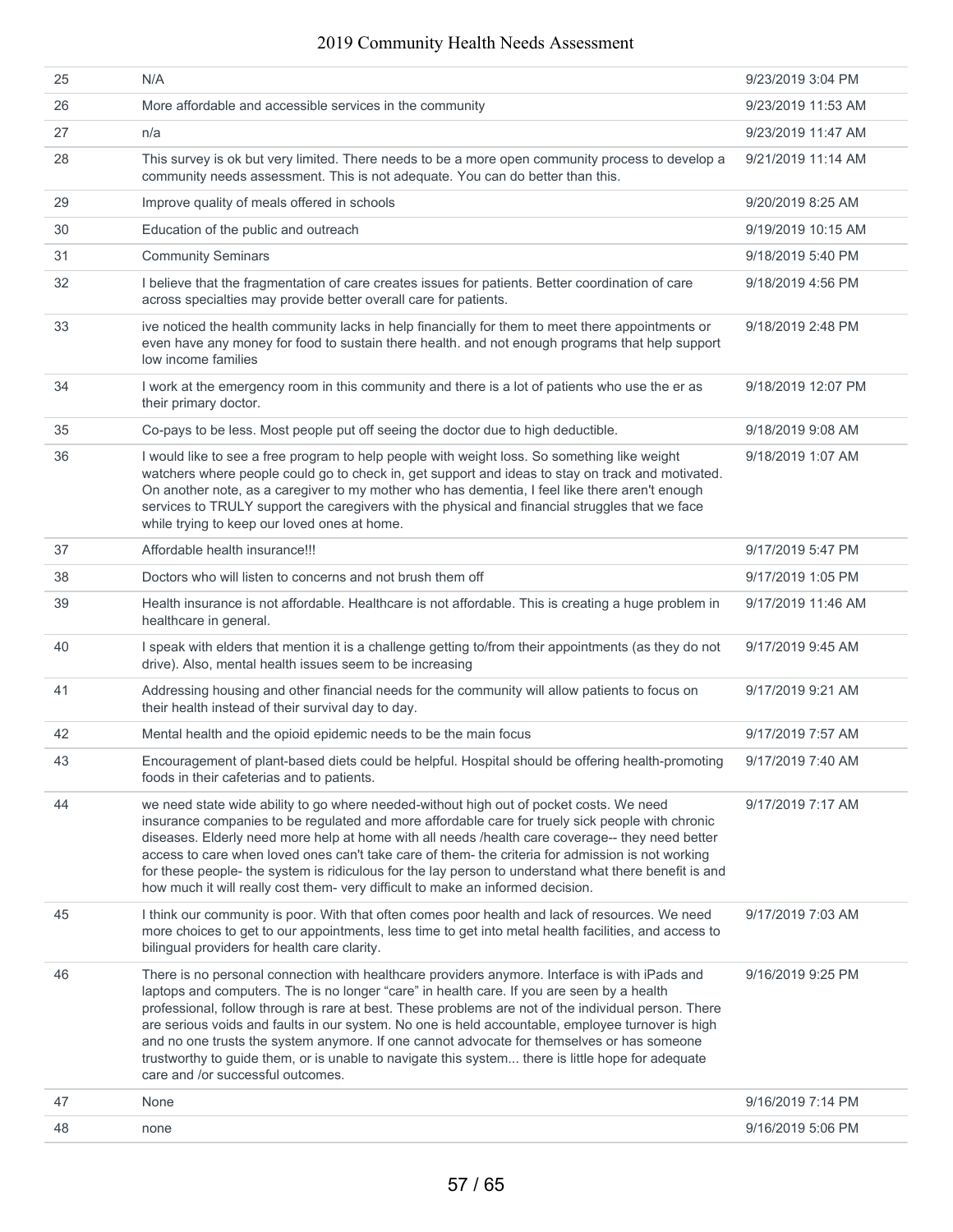| 49 | The major problem in the area i live is mental health and substance abuse which go hand in hand.<br>there needs to be better access to the community, more education, and more willingness to help<br>others.                                                                                                                                                                                                                                             | 9/16/2019 4:23 PM  |
|----|-----------------------------------------------------------------------------------------------------------------------------------------------------------------------------------------------------------------------------------------------------------------------------------------------------------------------------------------------------------------------------------------------------------------------------------------------------------|--------------------|
| 50 | There needs to be more mental health/drug addiction resources for our community                                                                                                                                                                                                                                                                                                                                                                           | 9/16/2019 4:15 PM  |
| 51 | Due to high co payments, patient doesn't f/u regularly.                                                                                                                                                                                                                                                                                                                                                                                                   | 9/16/2019 4:12 PM  |
| 52 | We need more awareness for services in the community. I think the biggest barrier to people is not<br>knowing what can be accessed and where.                                                                                                                                                                                                                                                                                                             | 9/16/2019 4:09 PM  |
| 53 | more social activities within the communities                                                                                                                                                                                                                                                                                                                                                                                                             | 9/16/2019 3:56 PM  |
| 54 | Many HPS offices don't answer the phone. I actually switched to a new provider because of this<br>and hear this complaint from family, friends and neighbors ALL the time.                                                                                                                                                                                                                                                                                | 9/16/2019 3:53 PM  |
| 55 | I think it all starts in the home. If there are problems at home, it is hard to look beyond the day to<br>day trials and tribulations and look ahead at preventatives measures and healthcare.                                                                                                                                                                                                                                                            | 9/16/2019 3:49 PM  |
| 56 | Health decisions should be made by medical professionals not accountants                                                                                                                                                                                                                                                                                                                                                                                  | 9/15/2019 10:13 AM |
| 57 | You need to bring back the birthing center and services at Harrington. Worcester is too far for<br>many people. The women's health OB services offered are not on the same level as they were at<br>Harrington.                                                                                                                                                                                                                                           | 9/14/2019 7:56 PM  |
| 58 | Over booking of doctors office visits making patients have long wait time                                                                                                                                                                                                                                                                                                                                                                                 | 9/14/2019 6:09 PM  |
| 59 | None                                                                                                                                                                                                                                                                                                                                                                                                                                                      | 9/14/2019 3:47 PM  |
| 60 | Access to more physicians and more knowledgeable physicians who treat beyond just basic<br>physical health care needs. People need to feel heard, not shamed-there has to be a level of trust<br>and reciprocity for people to feel safe with providers and follow through with healthcare plans.<br>Many in our community are undereducated or do not speak English proficiently so they do not self<br>advocate and I find receive lower level of care. | 9/14/2019 7:31 AM  |
| 61 | Some insurances can be very difficult to follow and to keep track of these records while being very<br>ill, just adds to the miserable situation a sick person is in makes u not want to seek help at times.<br>Co pays, co insurance, deductibles etc. What a web!                                                                                                                                                                                       | 9/13/2019 3:24 PM  |
| 62 | currently there is no access to psychologists. they all have waiting lists. also drug and alcohol<br>addicts have a lot of struggles when they finally decide to seek help. there are no beds. no room. i<br>called places all over Massachusetts and Connecticut trying to find a program. Either nobody calls<br>you back or they have no room. Or the cost is outrageous.                                                                              | 9/13/2019 2:12 PM  |
| 63 | Mental health is a serious problem with a lot of people in the community. Having more resources<br>would be beneficial                                                                                                                                                                                                                                                                                                                                    | 9/12/2019 10:47 PM |
| 64 | Elderly need more pca/home health help daily                                                                                                                                                                                                                                                                                                                                                                                                              | 9/12/2019 6:05 PM  |
| 65 | None                                                                                                                                                                                                                                                                                                                                                                                                                                                      | 9/12/2019 10:55 AM |
| 66 | Preventing smoking at a young age; the epidemic is sugar is a problem; treating chronic dieses like<br>diabetes and obeisty                                                                                                                                                                                                                                                                                                                               | 9/10/2019 11:53 AM |
| 67 | We need more Primary Care Physicians and Specialists like Neurologists, Rheumatologists,<br>Pulminologists & Mental Health Providers locally instead of having to travel to Worcester, Boston<br>or Springfield                                                                                                                                                                                                                                           | 9/9/2019 11:04 PM  |
| 68 | There is a serious lack of LGBTQ+ healthcare resources in the region, namely access to<br>Trasngender related healthcare. We have a huge LGBTQ+ population in the region that has to go<br>to Boston to have their healthcare needs met.                                                                                                                                                                                                                  | 9/9/2019 11:26 AM  |
| 69 | We need a wider availability of specialists.                                                                                                                                                                                                                                                                                                                                                                                                              | 9/8/2019 12:12 AM  |
| 70 | I consider local care more psych then anything else. I would go local for minor issues otherwise<br>take the heart attack n drive to VA Yale Ct                                                                                                                                                                                                                                                                                                           | 9/7/2019 10:15 AM  |
| 71 | Better billing system at Harrington needed. Way too many errors and miscommunication dealing<br>with private insurance, due to bring billed incorrectly from Harrington. Not the only one I know of<br>this happening to. Prevents me from continuing services as it it causes undue stress, financial<br>burden that should not be happening, and time out of my work day on the phone with the billing<br>department and insurance company              | 9/6/2019 9:48 PM   |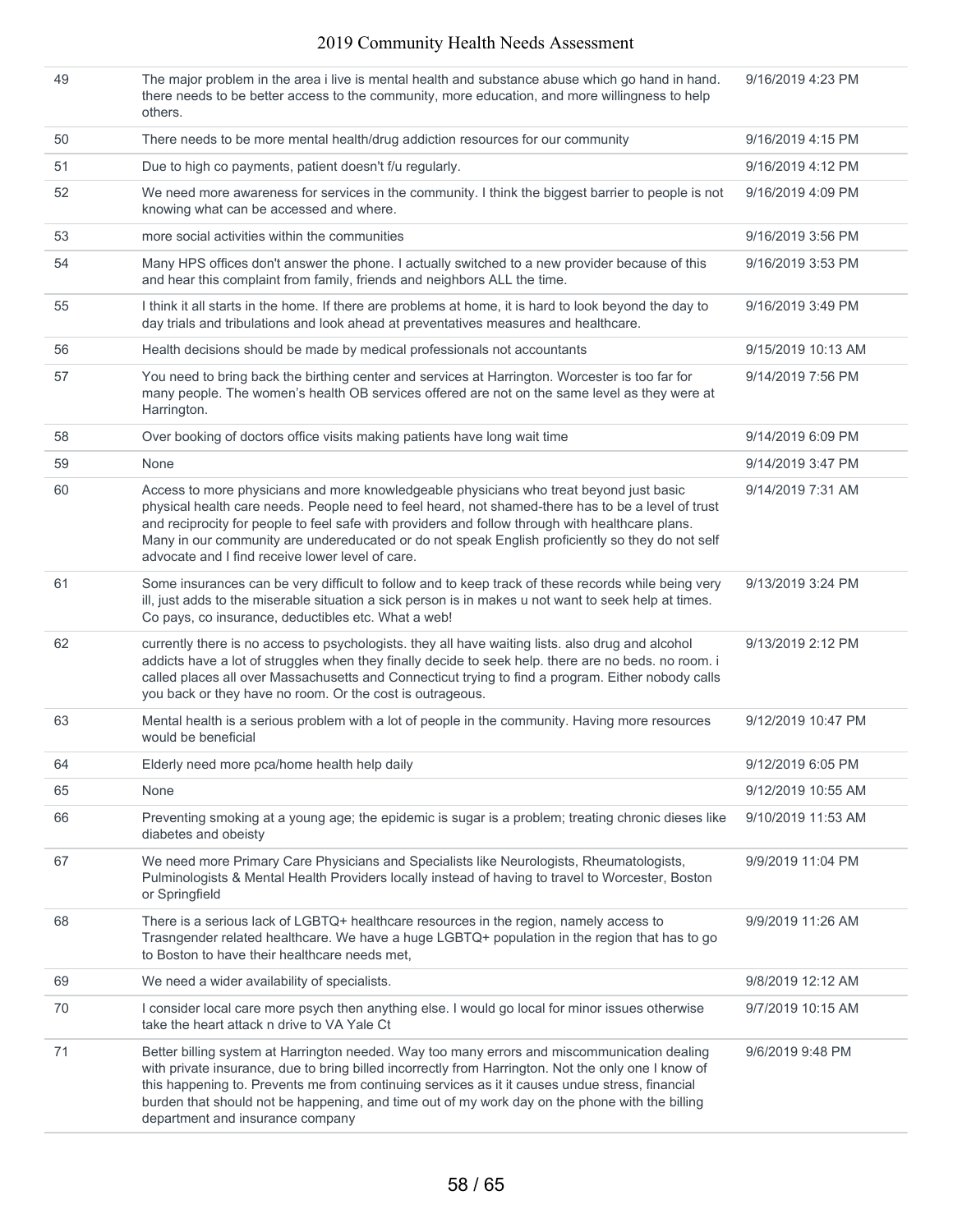| 72 | I believe that although addiction is a huge problem in this area, the availability of help for that issue<br>is by far the most accessible. Addicts can walk in almost anywhere and receive help. It is time to<br>address other problem aside from substance abuse. Preventative care needs to be addressed.<br>People need to be better educated on S/S of cancer and other chronic illnesses, not out of fear,<br>but the reality of it. It's time for our attention in healthcare to move on from addiction and focus on<br>other issues.                                                                 | 9/6/2019 8:11 PM  |
|----|---------------------------------------------------------------------------------------------------------------------------------------------------------------------------------------------------------------------------------------------------------------------------------------------------------------------------------------------------------------------------------------------------------------------------------------------------------------------------------------------------------------------------------------------------------------------------------------------------------------|-------------------|
| 73 | Need more access to specialists nearby.                                                                                                                                                                                                                                                                                                                                                                                                                                                                                                                                                                       | 9/6/2019 12:02 PM |
| 74 | We have many of the resources in our community, but they barely scratch the surface, the need is<br>too great. We have big problems with all the major issues and there's just not enough money at the<br>ground level to do things in the community. There is no education here, I believe it's cultural and<br>until that is addressed it won't change.                                                                                                                                                                                                                                                     | 9/6/2019 11:09 AM |
| 75 | Our community has a large population of low income and unemployed with transportation issues. I<br>feel closing our local pediatric and obstetric services impacts them greatly. Ambulances are called<br>frequently for transportation to other hospitals for this reason and lack of specialty coverage after<br>hours for that and other specialty services ie ortho, GI, opthamology (not always but often.                                                                                                                                                                                               | 9/6/2019 10:36 AM |
| 76 | Southbridge has big city concerns for a small town (17,000 pop approx.). There is good outreach<br>and education but the needs are great.                                                                                                                                                                                                                                                                                                                                                                                                                                                                     | 9/6/2019 10:12 AM |
| 77 | Low income pregnant mothers, many with language barriers have to find a way to get to<br>Worcester to deliver their babies. Bring back labor and delivery services to Harrington!!!                                                                                                                                                                                                                                                                                                                                                                                                                           | 9/6/2019 10:11 AM |
| 78 | I believe that cultural learning plays a huge role in behaviors. If parents utilize the ER as opposed<br>to regular office visits or preventive care, then those behaviors will carry on. It is easy to call the<br>ambulance. Those who pay for insurance (myself included) are sometimes reticent to have testing<br>done because of high deductibles on top of already outrageous deductions taken from weekly pay.<br>I was hit with a \$900.00 bill because of BLOOD TESTS for a sudden allergic reaction to certain<br>foods. Very hard to manage health care at times and we are a very healthy family | 9/5/2019 10:28 AM |
| 79 | More outreach programs in schools, churches, clubs etc. Free wellness clinics. Regular<br>transportation to health facilities                                                                                                                                                                                                                                                                                                                                                                                                                                                                                 | 9/5/2019 10:27 AM |
| 80 | Our doctors need to stop giveing out the opiods so freely to the patients when they are admitted to<br>the Hospital,                                                                                                                                                                                                                                                                                                                                                                                                                                                                                          | 9/5/2019 12:19 AM |
| 81 | Affordable Housing Options                                                                                                                                                                                                                                                                                                                                                                                                                                                                                                                                                                                    | 9/4/2019 3:15 PM  |
| 82 | Lack of doctors availability, poorly set up facilities, and poor execution of referrals and RX refills                                                                                                                                                                                                                                                                                                                                                                                                                                                                                                        | 9/4/2019 11:17 AM |
| 83 | Education                                                                                                                                                                                                                                                                                                                                                                                                                                                                                                                                                                                                     | 9/4/2019 9:30 AM  |
| 84 | No government involvement. We need to stay out of that and let each state provide the needs of<br>their legal residents. Keep the government out                                                                                                                                                                                                                                                                                                                                                                                                                                                              | 9/4/2019 7:56 AM  |
| 85 | There doesn't seem to be enough rehab/nursing homes. Why doesn't the health care industry<br>survey the police to understand the community's problems.                                                                                                                                                                                                                                                                                                                                                                                                                                                        | 9/4/2019 7:19 AM  |
| 86 | More mental health programs                                                                                                                                                                                                                                                                                                                                                                                                                                                                                                                                                                                   | 9/4/2019 12:25 AM |
| 87 | We need Al-ateen for kids dealing with addiction at home.                                                                                                                                                                                                                                                                                                                                                                                                                                                                                                                                                     | 9/3/2019 11:13 PM |
| 88 | Re open the pain clinic in Southbridge. No notice No nothing !!!!!                                                                                                                                                                                                                                                                                                                                                                                                                                                                                                                                            | 9/3/2019 9:49 PM  |
| 89 | more awareness of the benefits of a healthy diet and exercise                                                                                                                                                                                                                                                                                                                                                                                                                                                                                                                                                 | 9/3/2019 8:39 PM  |
| 90 | Single Payer health care - "Medicare for All" without high deductibles and copays                                                                                                                                                                                                                                                                                                                                                                                                                                                                                                                             | 9/3/2019 7:39 PM  |
| 91 | MANY PEOPLE PUT OFF HEALTH SCREENING AND FOLLOW UP CARE BECAUSE OF CO-<br>PAYS. COST OF MEDS IS OUT OF CONTROL.                                                                                                                                                                                                                                                                                                                                                                                                                                                                                               | 9/3/2019 6:14 PM  |
| 92 | Mostly better insurance coverage, esp. dental plans.                                                                                                                                                                                                                                                                                                                                                                                                                                                                                                                                                          | 9/3/2019 5:56 PM  |
| 93 | Doctors need to explain things to the patient especially about how one disease effects the others                                                                                                                                                                                                                                                                                                                                                                                                                                                                                                             | 9/3/2019 5:21 PM  |
| 94 | I am very happy with the wellness situation in Sturbridge.                                                                                                                                                                                                                                                                                                                                                                                                                                                                                                                                                    | 9/3/2019 5:12 PM  |
| 95 | Mental health system is a joke. There is 1 fulltime psychiatrist 1 part time psychiatrist and 1 nurse<br>practitioner. While I have 20 or 30 min appointments but I am pushed in and out within 5 min.                                                                                                                                                                                                                                                                                                                                                                                                        | 9/3/2019 3:24 PM  |
| 96 | More G P doctors                                                                                                                                                                                                                                                                                                                                                                                                                                                                                                                                                                                              | 9/3/2019 3:19 PM  |
|    |                                                                                                                                                                                                                                                                                                                                                                                                                                                                                                                                                                                                               |                   |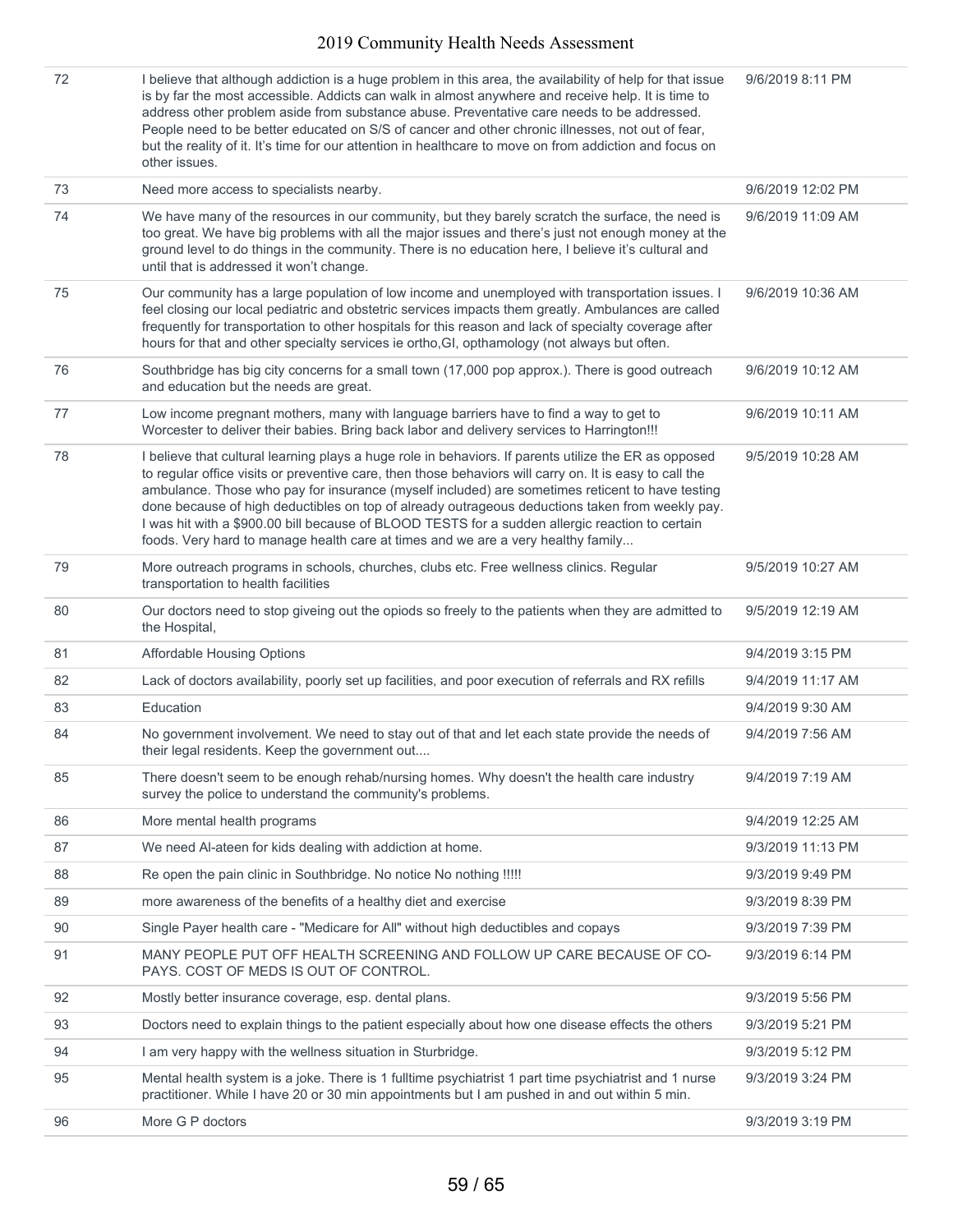| 97 | We need psychological persons to help a family that is dealing with behavioral teen issues, not<br>just keep them in the hospital for a time and send them home without supports in place. Methods<br>on how to cope with a child who states they could be Suicidal/ or transgender/ or depressed.<br>Teach parents/caregiver tools to use to help before it escalates to hospitalization. Get kids<br>involved on personal levels to learn how to cope with each other, not hiding behind computer. | 9/3/2019 2:55 PM |
|----|------------------------------------------------------------------------------------------------------------------------------------------------------------------------------------------------------------------------------------------------------------------------------------------------------------------------------------------------------------------------------------------------------------------------------------------------------------------------------------------------------|------------------|
| 98 | Have a mandatory class pertaining to managing all health issues which are prevalent today as well<br>as cooking classes that encourage a healthy diet.                                                                                                                                                                                                                                                                                                                                               | 9/3/2019 2:54 PM |
| 99 | Not to sure                                                                                                                                                                                                                                                                                                                                                                                                                                                                                          | 9/3/2019 2:10 PM |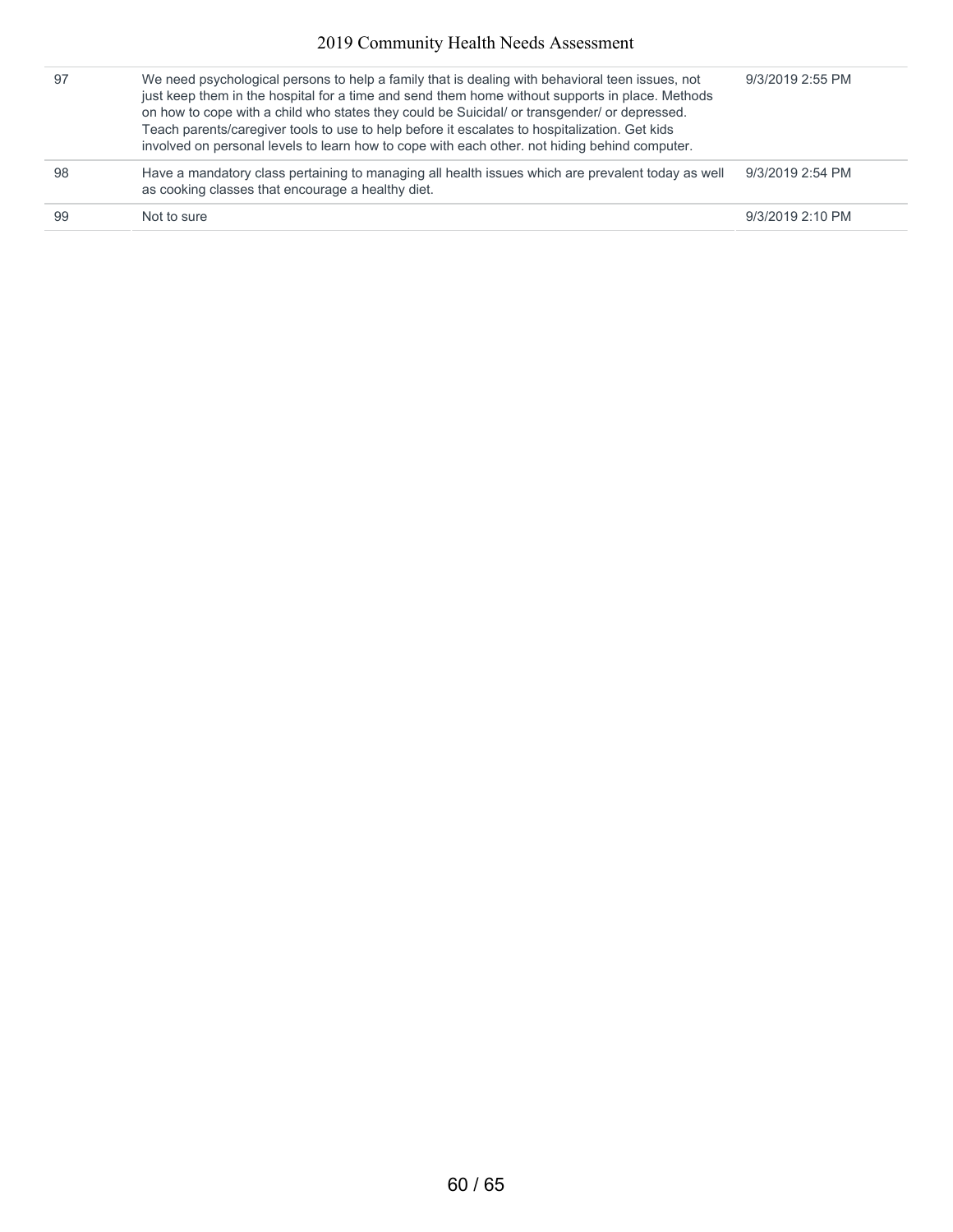# Q17 What is your gender?



| <b>ANSWER CHOICES</b>  | <b>RESPONSES</b> |     |
|------------------------|------------------|-----|
| Male                   | 10.86%           | 66  |
| Female                 | 87.99%           | 535 |
| Prefer not to disclose | 1.15%            |     |
| <b>TOTAL</b>           |                  | 608 |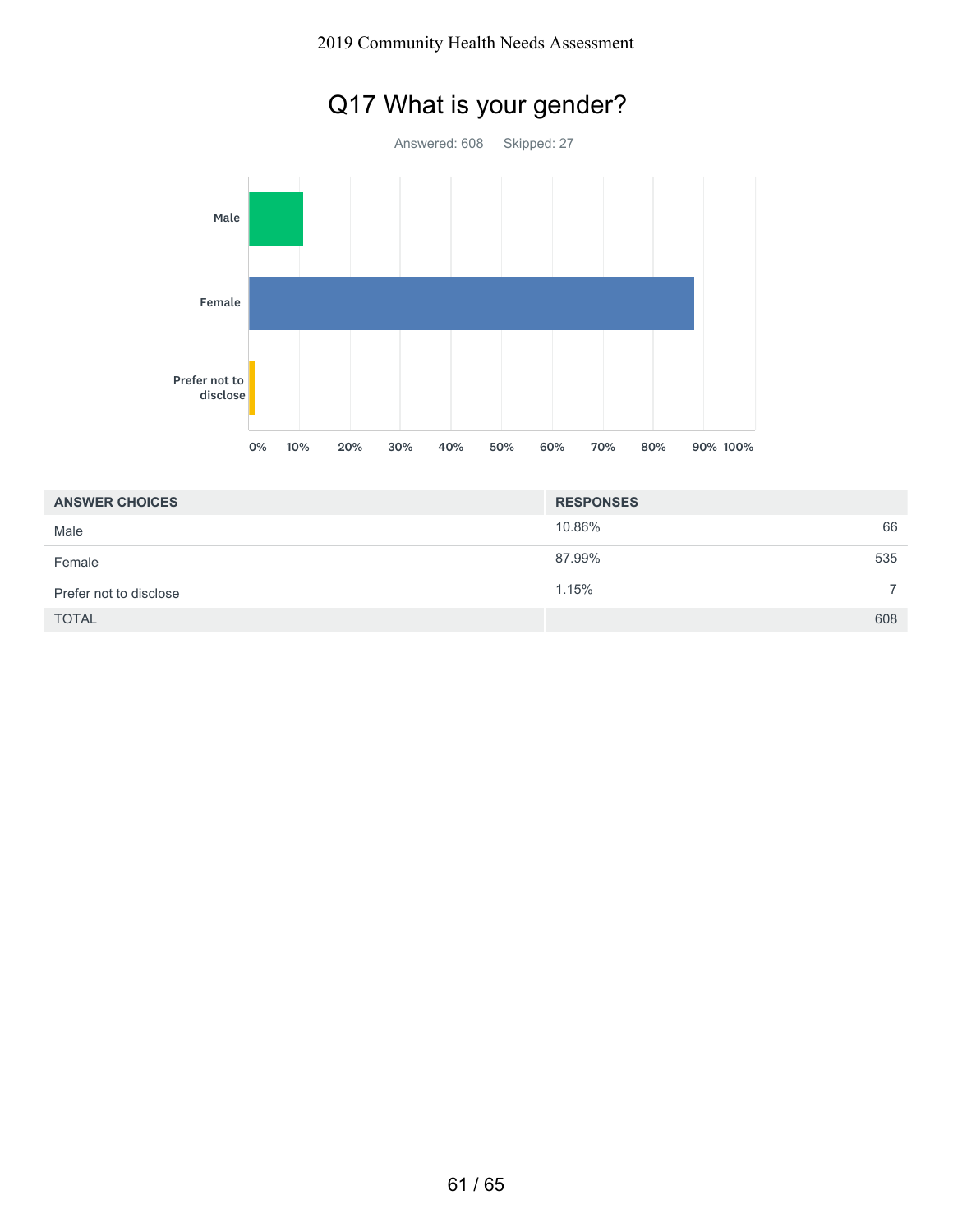

# Q18 Please categorize your age:

| <b>ANSWER CHOICES</b> | <b>RESPONSES</b> |     |
|-----------------------|------------------|-----|
| 18-29                 | 15.93%           | 97  |
| 30-39                 | 22.33%           | 136 |
| 40-49                 | 19.38%           | 118 |
| 50-59                 | 21.67%           | 132 |
| 60-69                 | 15.44%           | 94  |
| $70+$                 | 5.25%            | 32  |
| <b>TOTAL</b>          |                  | 609 |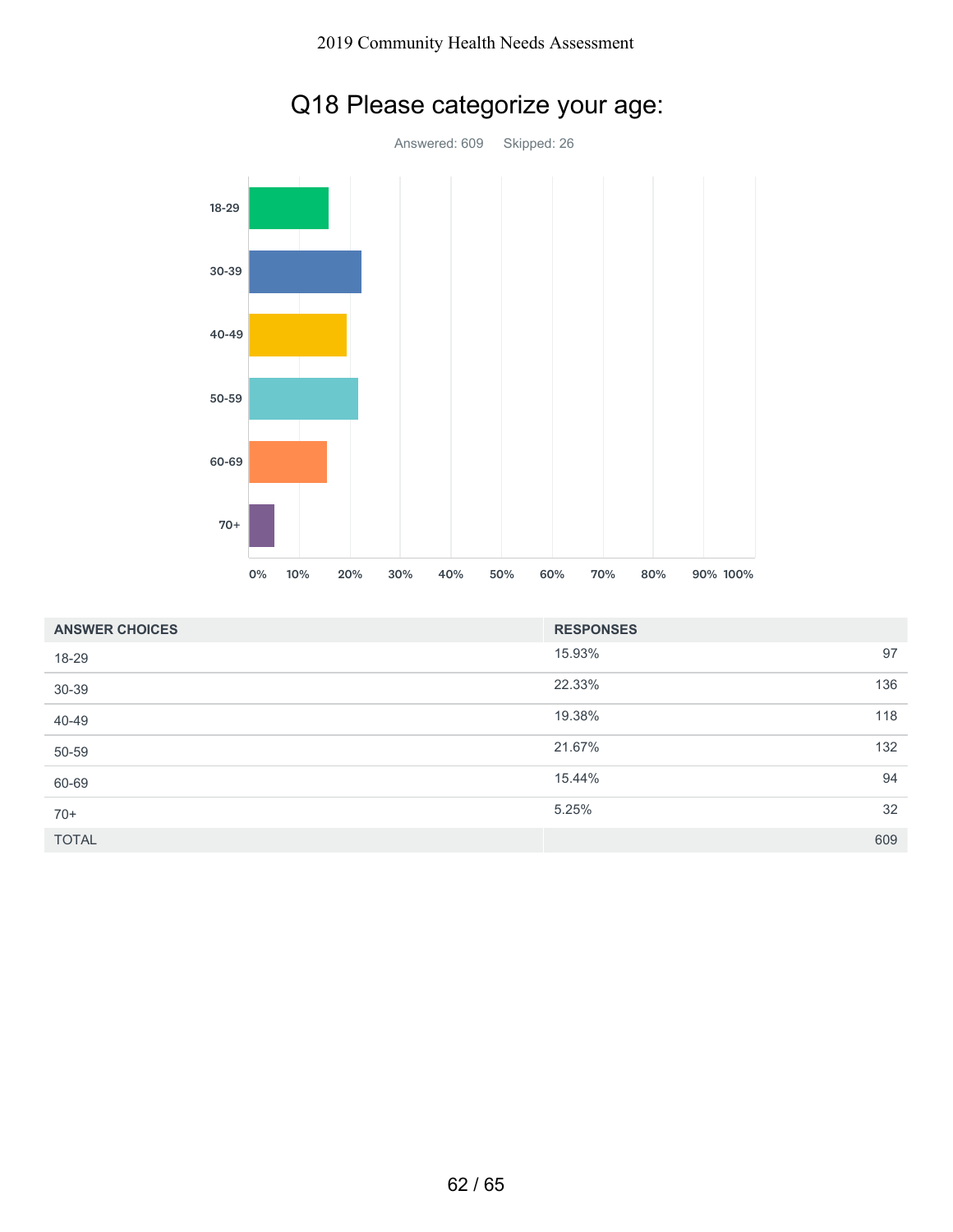# Q19 What is your racial/ethnic identification? (Check all that apply)



| <b>ANSWER CHOICES</b>           | <b>RESPONSES</b> |     |
|---------------------------------|------------------|-----|
| White/Caucasian                 | 88.83%           | 541 |
| <b>Black/African American</b>   | 0.99%            | 6   |
| Native American/American Indian | 0.82%            | 5   |
| Asian                           | 0.82%            | 5   |
| Hispanic/Latino                 | 7.88%            | 48  |
| Prefer not to disclose          | 2.63%            | 16  |
| Total Respondents: 609          |                  |     |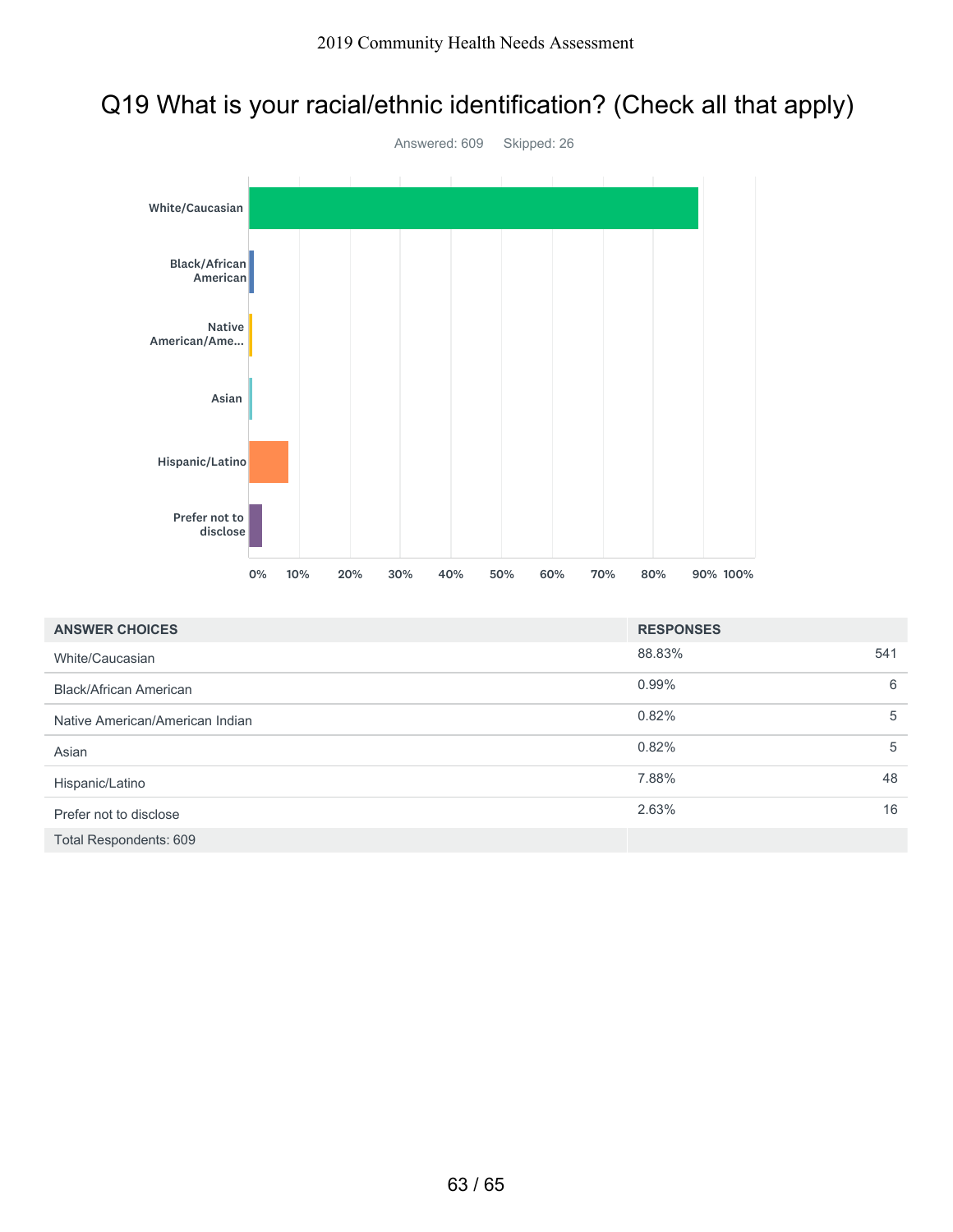

## Q20 What is the highest level of education you have completed?

| <b>ANSWER CHOICES</b>           | <b>RESPONSES</b> |     |
|---------------------------------|------------------|-----|
| Some high school                | 0.33%            | 2   |
| High school graduate/GED        | 11.39%           | 69  |
| <b>Technical schoool</b>        | 3.30%            | 20  |
| Some college                    | 20.46%           | 124 |
| College graduate                | 39.11%           | 237 |
| Graduate or professional degree | 22.11%           | 134 |
| Doctorate                       | 3.30%            | 20  |
| <b>TOTAL</b>                    |                  | 606 |